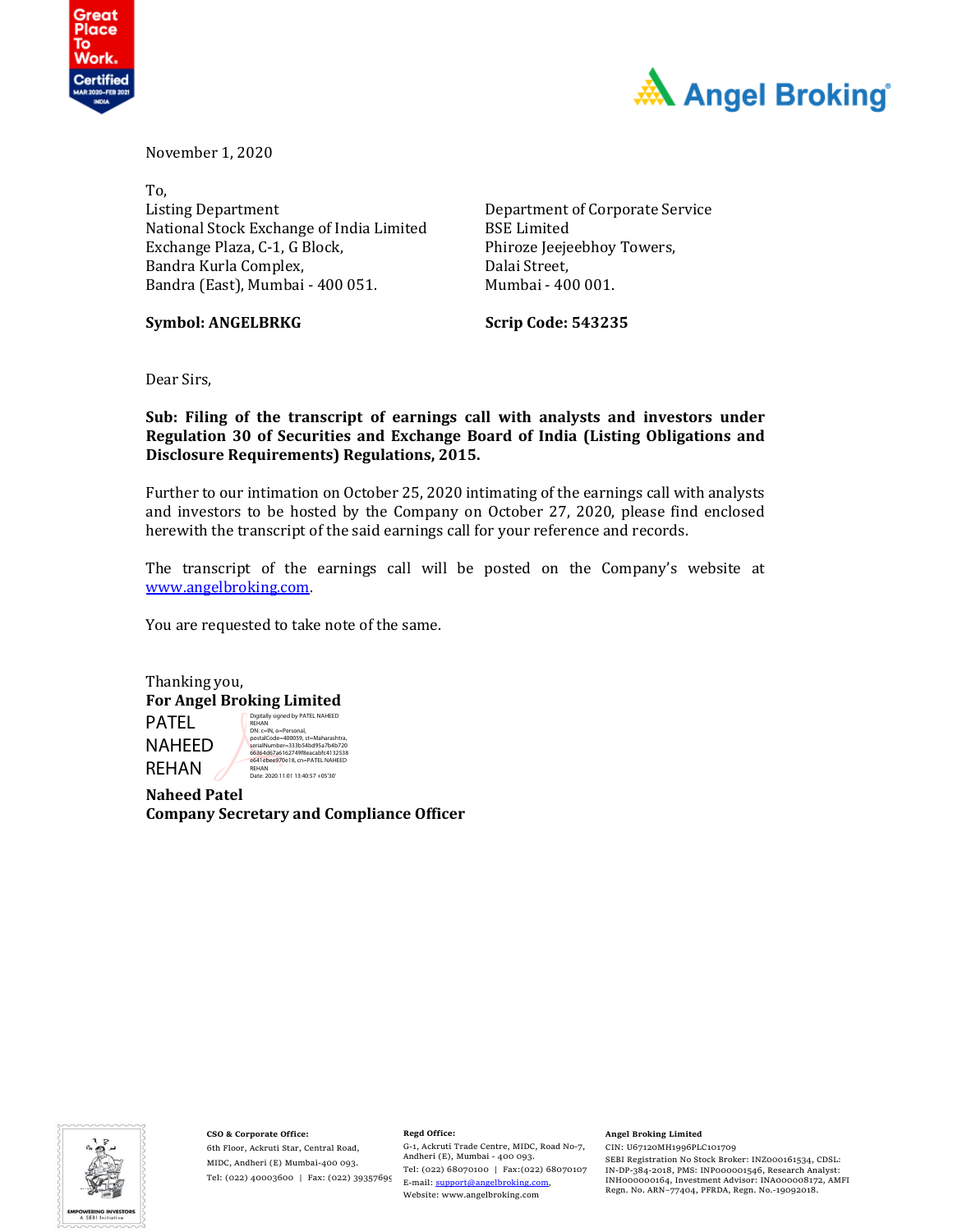

# "Angel Broking Limited Q2 FY2021 Conference Call"

October 27, 2020







## **ANALYST: MR. ANSUMAN DEB – ICICI SECURITIES**

**MANAGEMENT: MR. DINESH THAKKAR - CHAIRMAN AND MANAGING DIRECTOR – ANGEL BROKING LIMITED MR. VINAY AGRAWAL - CHIEF EXECUTIVE OFFICER - ANGEL BROKING LIMITED MR. VINEET AGRAWAL - CHIEF FINANCIAL OFFICER - ANGEL BROKING LIMITED**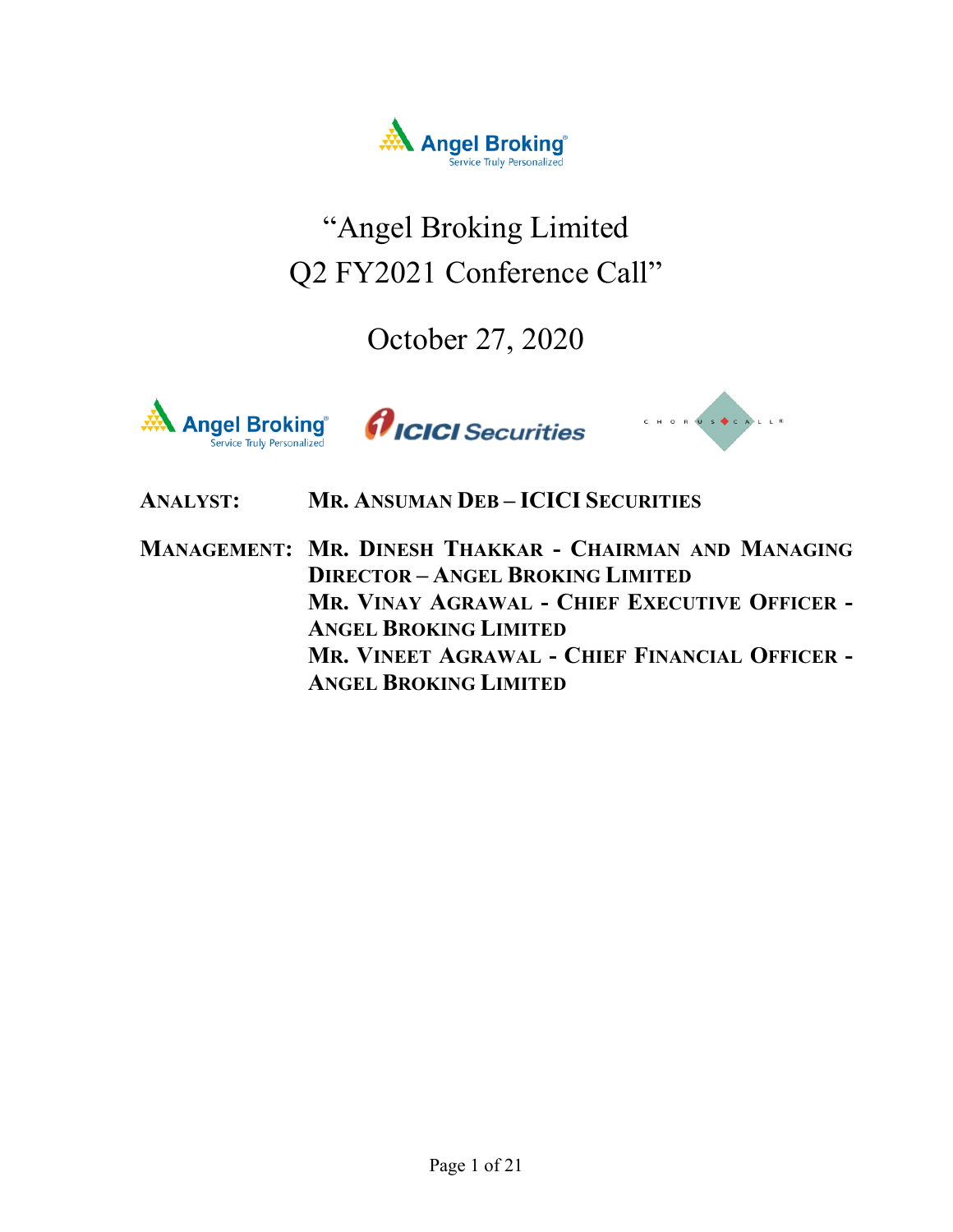

- **Moderator**: Ladies and gentlemen, good day and welcome to the Angle Broking Limited Q2 FY2021 earnings conference call hosted by ICICI Securities Limited. This conference call may contain forward-looking statement about the company, which are based on beliefs, opinions and expectations of the company as on date of this call. These statements are not guarantees of future performance and involve risks and uncertainties that are difficult to predict. As a reminder, all participant lines will be in the listen-only mode and there will be an opportunity for you to ask questions after the presentation concludes. Should you need assistance during the call, please signal an operator by pressing "\*" then "0" on your touchtone phone. Please note that this conference is being recorded. I now hand the conference over to Mr. Ansuman Deb from ICICI Securities Limited. Thank you and over to you Sir!
- **Ansuman Deb:** Thank you Faizan. Good morning ladies and gentleman, ICICI Securities is delighted to host Q2 FY2021 results conference call of Angel Broking Limited. We have with us Mr. Dinesh Thakkar, Chairman and Managing Director, Mr. Vinay Agrawal, Chief Executive Officer and Mr. Vineet Agrawal, Chief Financial Officer. Without further ado, I would hand over floor to the management for their initial remarks post which we will open the floor for Q&A. Over to you Sir!
- **Dinesh Thakkar**: Thank you very much. I am Dinesh Thakkar, CMD Angel Broking Limited. Good morning everybody.

On behalf of Angel Broking Limited, I extend a warm welcome to everyone for joining us on this maiden earning call today. I hope you and your near ones are safe and healthy in this unprecedented times of COVID pandemic.

 Let me begin by thanking our shareholders for their response to our recent IPO. We continue to strengthen the brand equity of Angel Broking and strongly believe we have a huge opportunity going forward. Since some of you may be hearing us for the first time today, let me give you a brief overview about Angel Broking and then our team will walk you through operational and financial performance.

 Angel Broking is one of the largest digital retail broking house in India. Over the last couple of years, we have focused on transforming ourselves into becoming a digital power house of broking industry. We have invested our time and energy to transition from tech savvy and physical branch led model to completely digital player. We are today harnessing the benefit of digitization as we acquire customers across different tiers, cities and gain market share exponentially across segments.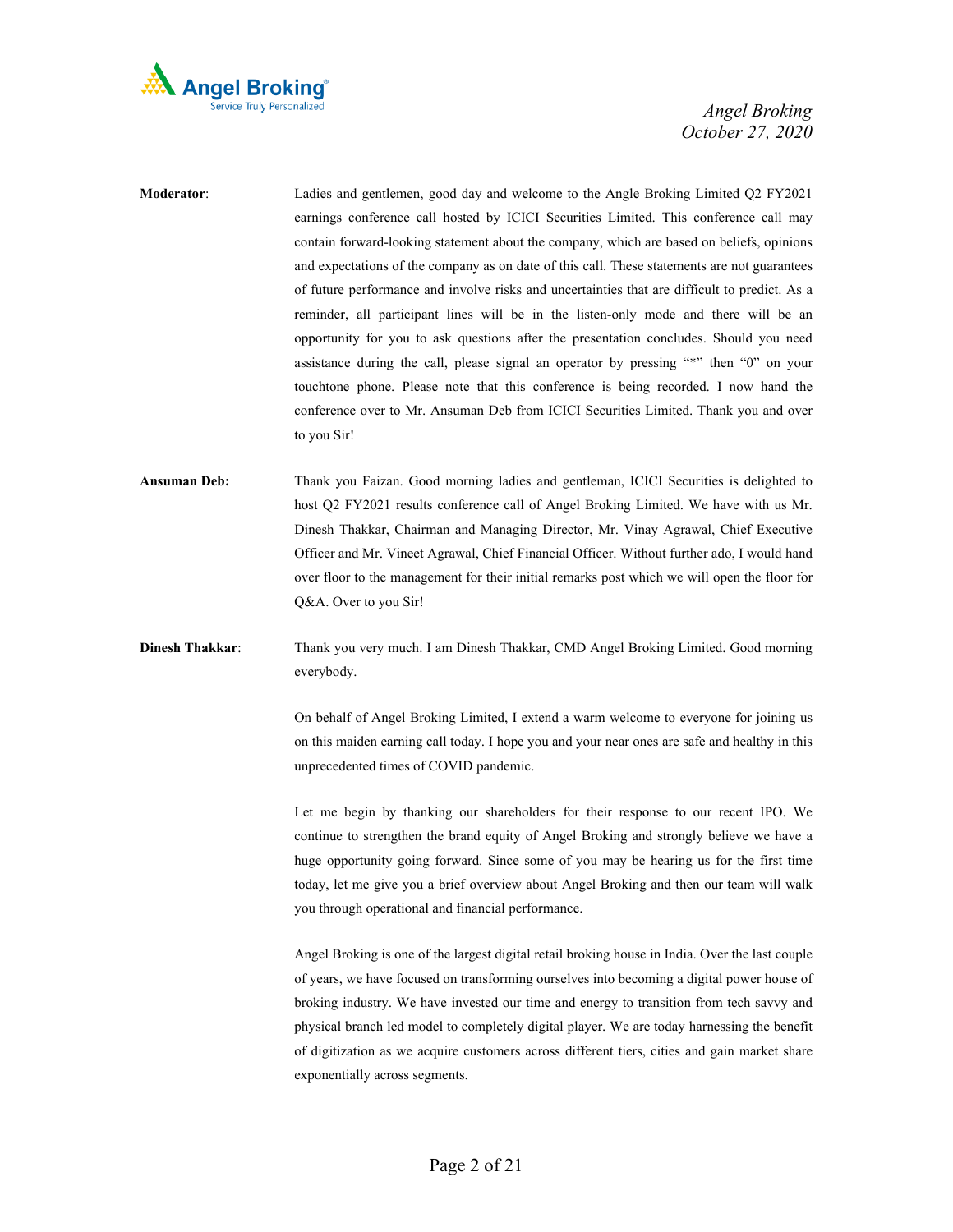

 We have overhauled all of our processes right from sourcing and acquiring our customer to servicing then digitally:

- 1) We have seamless and efficient account opening process wherein the customer can open an account and start to trade in less than 10 minutes.
- 2) More than 99% of the order placed by our direct clients are seamlessly executed online.
- 3) We proficiently use artificial intelligence and machine learning analytics to drive customer engagement and service activities.
- 4) Our best in class products and services including proprietary digital advisory services through our flagship product, ARQ, are only some testaments to our endeavor to become fully digital.

 We pioneered the concept of Robo-Advisory in India through our flagship product called ARQ. ARQ provides equity advisory service based on alpha generating algorithms that take into account multiple fundamental and quantitative factors.

 Our other product Angel Bee, one of our new products will be commercially launched over the next couple of quarters. Through this app, we intend to target clients who are eager to enter market through indirect Investments. This app is suitable product for investors based on their risk appetite and the recommendation would be based on their financial goals.

 Using our digital properties successfully, we aim to become market leaders. Having already moved from yield base broking revenue model to a flat fee based broking revenue model, today, we charge Rs.0 for all delivery orders and flat fee of Rs.20 per order for all other segments.

 The confluence of robust digital infrastructure and the best pricing model has accelerated our growth with multifold across all parameters. As a result, we had close to 39% of our overall client being active as on September 2020, making us one of the few players outperforming industry on active client basis.

#### As we move ahead

- 1) We plan to continue our focus on product innovation.
- 2) Provide an open source platform
- 3) Integrate more third party applications
- 4) Augment over Artificial Intelligence and Machine Learning capabilities to provide better than before personalized digital experience to our clients.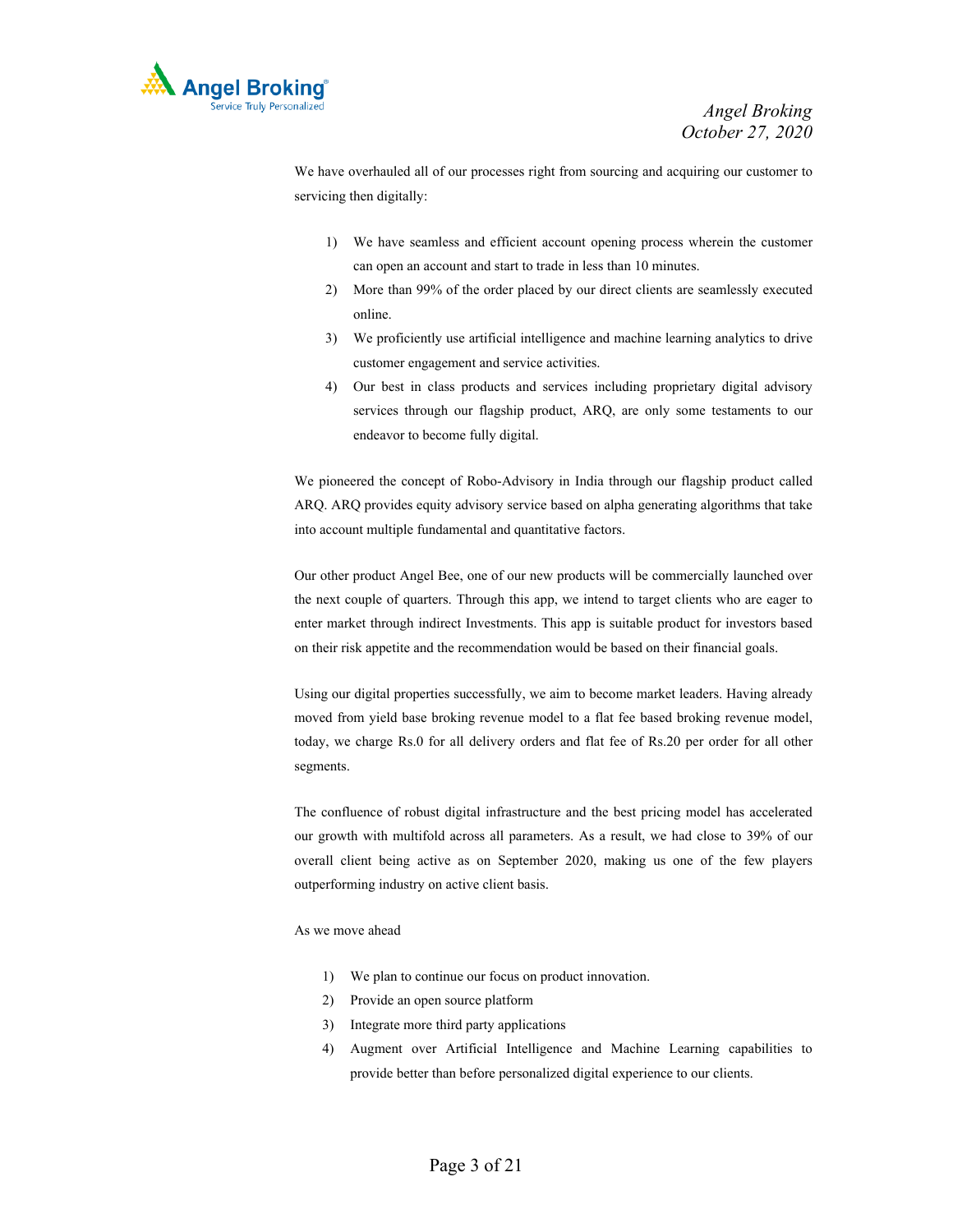

- 5) Engage with third party providers to widen our product basket,
- 6) Finally capitalized on the huge opportunity emanating from growing investible wealth in India.

 With this I now invite our CEO, Vinay Agrawal to take you through our operational performance.

**Vinay Agrawal**: Thank you Dineshbhai. Good morning to everyone present on our first earning call. Q2 FY2021 has been a remarkable quarter for us, as we continue a sustained and high growth trajectory across all our business parameters. We witnessed 1) 59% growth in our new net client addition on quarter-on-quarter basis in Q2 FY2021 to 540,000 new customers as compared to 340,000 additions in Q1 of this year. This addition to our client roster is not a one or two quarter phenomenon, but it is something that we have witnessed and sustained for the last 18 months now. Majority of our customers acquired come from Tier-3 and beyond cities. Since we have been targeting younger, mobile and tech savvy customers, the average age of the customers acquired has steadily declined to 30 years now. 2) The robust client addition translates in a 15.8% market share in incremental Demat account which means that 1 in every 7 Demat accounts that are opened in India are with Angel.

> This sustained rate of client addition also helps us to expand our funnel on active clients. Due to this, our overall equity average daily turnover breached Rs.1 lakh Crores mark for the first time in our history on a quarterly basis. Our growth in ADTO over the last 18 months is 7x faster than the industry. We have also gained market share across segments cash, F&O and commodities.

> From Q1 FY2020 to Q2 FY2021, our retail turnover based market share grew 3.6x in F&O segment to 12.1% now. It grew 2.3x in commodity segment to 28.4%. It grew 1.4x in the cash segment to now 18.3% market share and it grew 3.3x in our overall retail equity segment to 12.3%.

> Using our Artificial Intelligence and Machine Learning capabilities, we have been successful in activating more clients from our overall client pool. Our market share in NSE active client has also steadily increased to 7.1% at the end of Q2 FY2021 up from 4.4% in FY2018.

> As Dinesh Bhai mentioned, close to 39% of our overall active client base remains active as of September 2020. This is significantly higher than the industry average of 30.5%. As our client base expanded, so did our overall active client base. We continue to witness the benefits of digital model in our business, which is giving us operating leverage visible in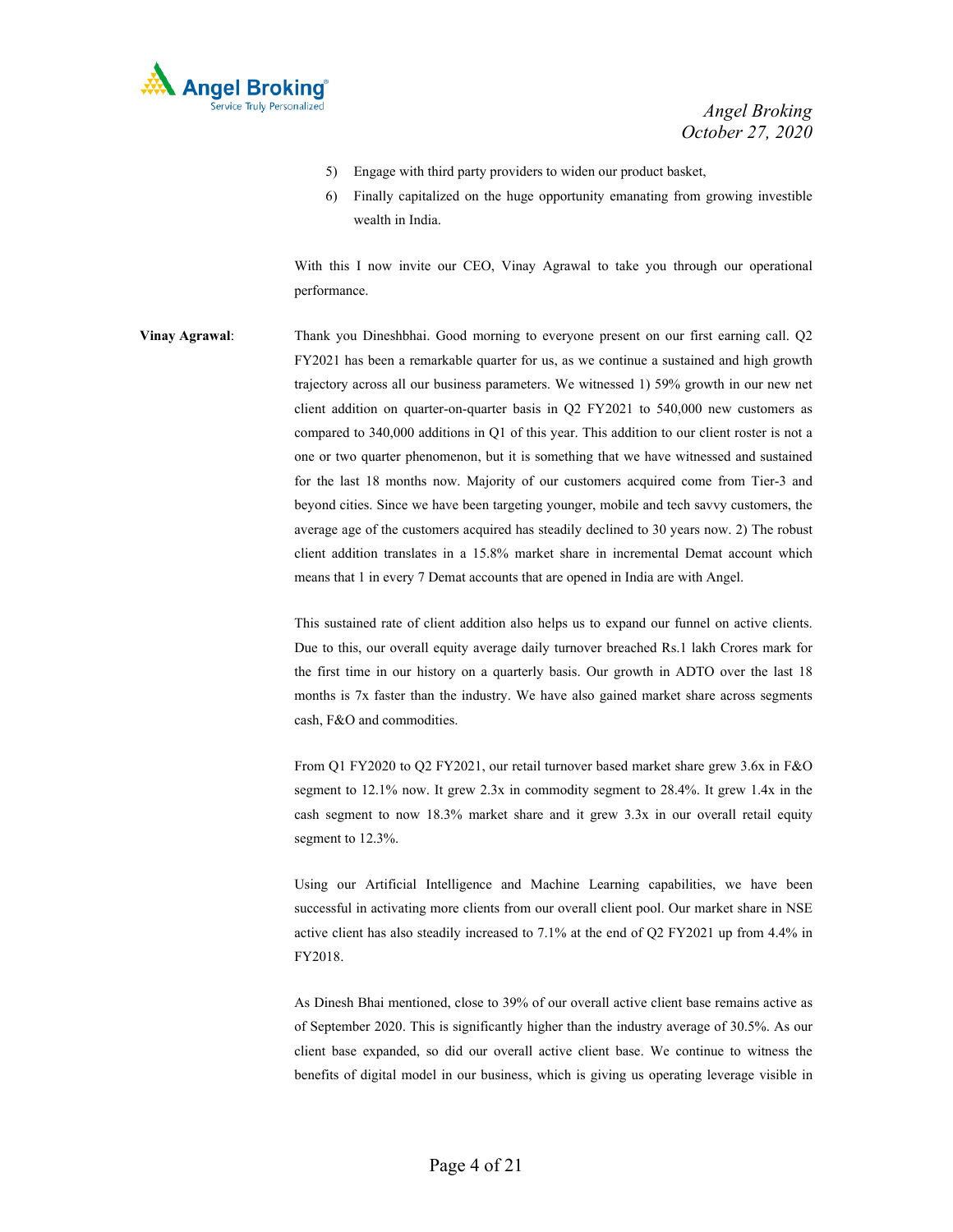

our financial performance, which I will now request Vineet Agrawal, our CFO to give you brief on.

**Vineet Agrawal:** Thank you Vinay. Good morning everyone and thank you for joining us today.

I will take you through the financial snapshot for the quarter. As explained earlier, we achieved 59% sequential growth in our gross client additions, 107% sequential growth in our average daily turnover, 412 basis points expansion in our overall retail equity ADTO market share and strong quarterly average lending book of Rs.826 Crores. This translated into 29% sequential growth in our revenues to Rs.318 Crores, which is further bifurcated as gross booking income which accounted for 70% of revenues, interest income which includes interest on client funding book and fixed deposit interest which accounted for 17%, depository income accounted for 7%, income from distribution of mutual funds, insurance product accounted for 1% and others 5%.

 Our gross broking income is further split into brokerage earned from cash and F&O segment, each contributing about 45% followed by commodity and currency at 10% and 1% respectively. After paying commission to our authorized persons, 70% of our net broking income was contributed by direct clients and balance by clients of our authorized persons.

 Since we transformed into fully digital company, with majority of the transformation related costs already incurred over the last couple of years, we experienced benefit of operating leverage. As our topline grew, there was less than proportionate increase in our cost. This is seen from a consistent expansion of our earnings before depreciation, amortization and tax EBDAT margin from 30% in Q2 of FY2020 to just over 49% in Q2 of FY2021.

 With no major depreciation related impact, our profit from continuing operations too grew by 55% sequentially in Q2 of FY2021 to Rs.74.6 Crores. Our trailing 12 months profit stood at 183.4 Crores translating into EPS of Rs.22.4 per share when calculated on our expanded equity base.

 Our H1 FY2021 revenue and profit from continuing operations stood at Rs.565 Crores and Rs.123 Crores respectively. Our H1 FY2021 annualized ROE stood at 31% despite an expanded networth owing to our recently concluded IPO.

 We continue with our practice of paying dividend regularly and hence announce a second interim dividend of Rs.4.15 per share in the current quarter as well.

 With this I conclude the presentation and open the floor for further discussion on our quarterly performance.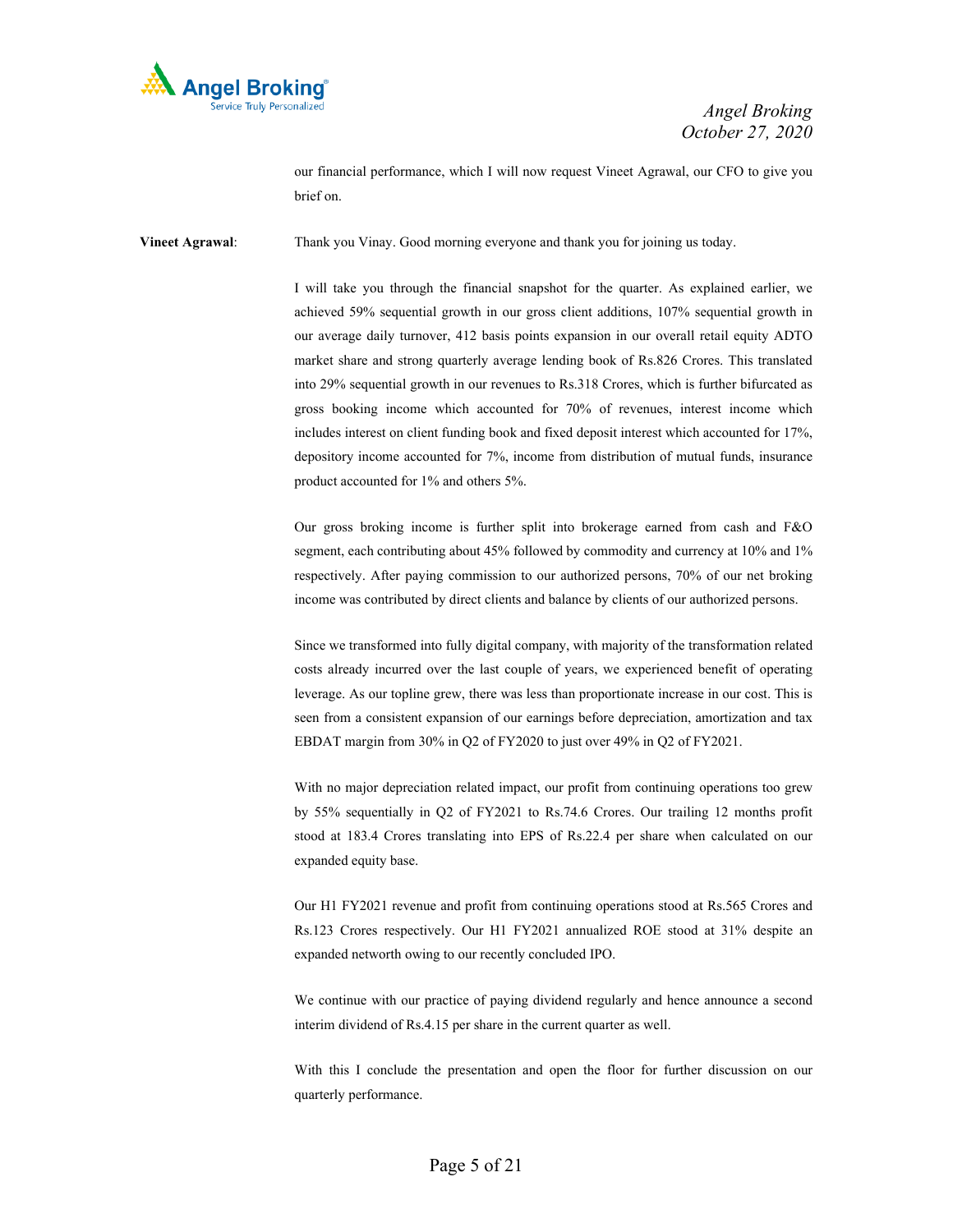

**Moderator**: Thank you very much. We will now begin the question and answer session. The first question is from the line of Jehan Bhadha from Nirmal Bang. Please go ahead.

**Jehan Bhadha:** Good morning everyone and congratulations for very good results. Basically on the discount broking front, yours is the first company that is organizing such a call, so firstly on the basics if we see there is only Zerodha which is the leader which is able to make good profit margins and ROE and other smaller discount broking companies are just around breaking even, so if you can throw some light on basics of discount broking dynamics what is the number of customers to required to achieve break even to kind of generate 25%, 30% ROE, what numbers are required and second question is if you can bifurcate this 30%, 31% ROE which you did in H1 if you can bifurcate between traditional and your discount broking, so how much money you made in both the business separately? Thank you.

**Vinay Agrawal**: Thank you for your question. First to tell you in discount broking what is really required to become profitable is the scale and size. I do not have a very perfect number what the volume and at what turnover, you start becoming profitable, but clearly we have achieved that scale and size that is why you can clearly see that we are not only highly profitable, but we are also able to maintain the growth momentum. So that is how to answer your first question what is important is that you achieve a scale and size so that you really become profitable, because what you are really doing is you are giving lower brokerage rate to the customers. So once you have achieve a scale and size then your cost does not go up, because you know that customers are served digitally and we have clearly achieved that scale and size and that is why we are profitable. With regards to the second question, you can take it like this bulk of our direct business currently is into the new brokerage plan which is like Re.0 and Rs.20, Re.0 for delivery and Rs.20 for all other trades, so bulk of our direct business is into this new plan.

**Jehan Bhadha**: You meant to say that discount broking business is also making as good an ROE as the traditional business?

**Vinay Agrawal**: Absolutely.

**Jehan Bhadha**: Thank you.

**Moderator**: Thank you. The next question is from the line of Atul Mehra from Motilal Oswal AMC. Please go ahead.

**Atul Mehra**: Good afternoon. Thanks for the opportunity and congratulations for the good results. Just a couple of questions; one is in terms of large part of business today is coming in from cash intraday and given the stricter, in terms of SEBI norms that we are now getting into, what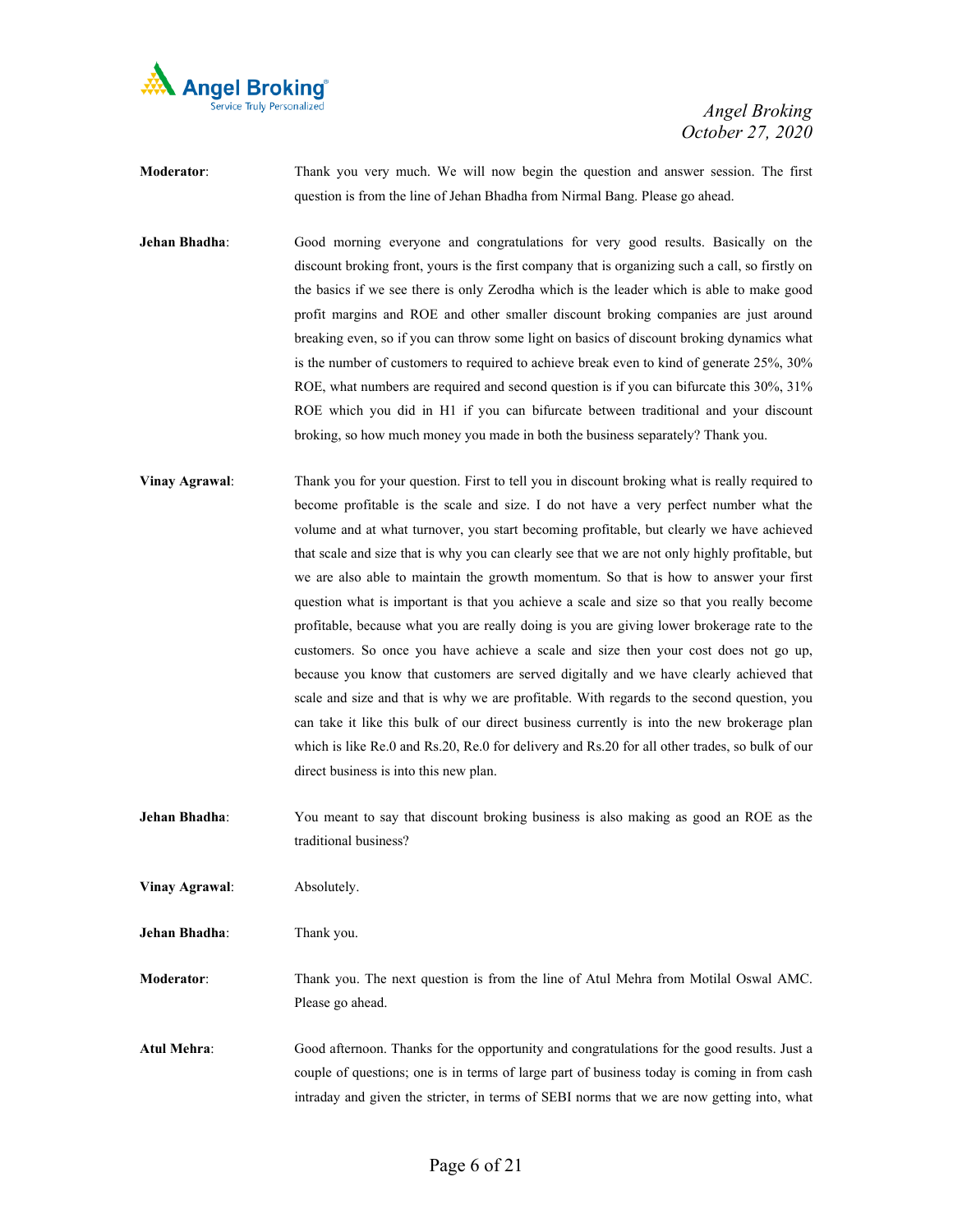

do you think is the likely impact going to be on the cash intraday volumes, do you see that shifting to F&O henceforth given the upfront margin requirements and so on, so any comments on that firstly? Thank you.

**Vinay Agrawal:** If you look at the upfront margin requirement, now it is applicable for both similarly like cash segment and F&O in both cases, you have to give upfront margins. So there is now no difference, earlier there was an advantage in the cash segment where there was no regulatory requirement of giving upfront margin. Now that also kind have been leveled, so now if you ask me today for future & options as well as cash segment, the margin requirements are absolutely the same that is why we do not believe, we will see shift in the business from one segment to the other segment.

Atul Mehra: How do you see the impact of that so I think in November or sometime we will see another round of phase wise in terms of happening, in terms of margin restrictions, so how do you see the impact on cash volumes, intraday volumes going forward?

- **Vinay Agrawal:** Again as I said, there is no difference between cash and F&O, so I do not believe that there will be difference between cash and F&O going forward also. Secondly I think the new regulation that are coming into play have been kind of spelled out quite long back so I believe most of the broking house and we are fully geared up to implement the new regulations. As regards to the exchange volumes, if you look at the history, SEBI regularly has been coming out with new kind of regulation time to time and this has only helped more retail participation, this has only helped the overall exchange volumes to grow because it brings more transparency and more safety to the customers.
- **Atul Mehra**: Second is more on the competitive landscape in discount broking, I think latest launch have been by PayTM on discount, wherein especially on the pricing, they have little bit in terms of more lenient versus players like us, so how do you see the evolving landscape in terms of discount broking where even some of the other traditional brokers are also now morphing into discount broking, so how do you see this evolving and what would be the impact that we might see on this going forward? Would you at any point in time want to change your pricing of Rs.20 a trade or you are all clear that you all do not want to be playing the pricing game and may be will get other value adds and so on, any comments on this? Thank you.

**Vinay Agrawal:** I will request Dineshbhai to take this question please.

**Dinesh Thakkar**: Pricing has never been the only criteria of growing your business in terms of scale and size. The broking industry particularly you require a lots of domain knowledge & using technology and just being a person into multiple businesses is not going to give you a sharp service, what the customer requires. My experience is already we have seen in the market,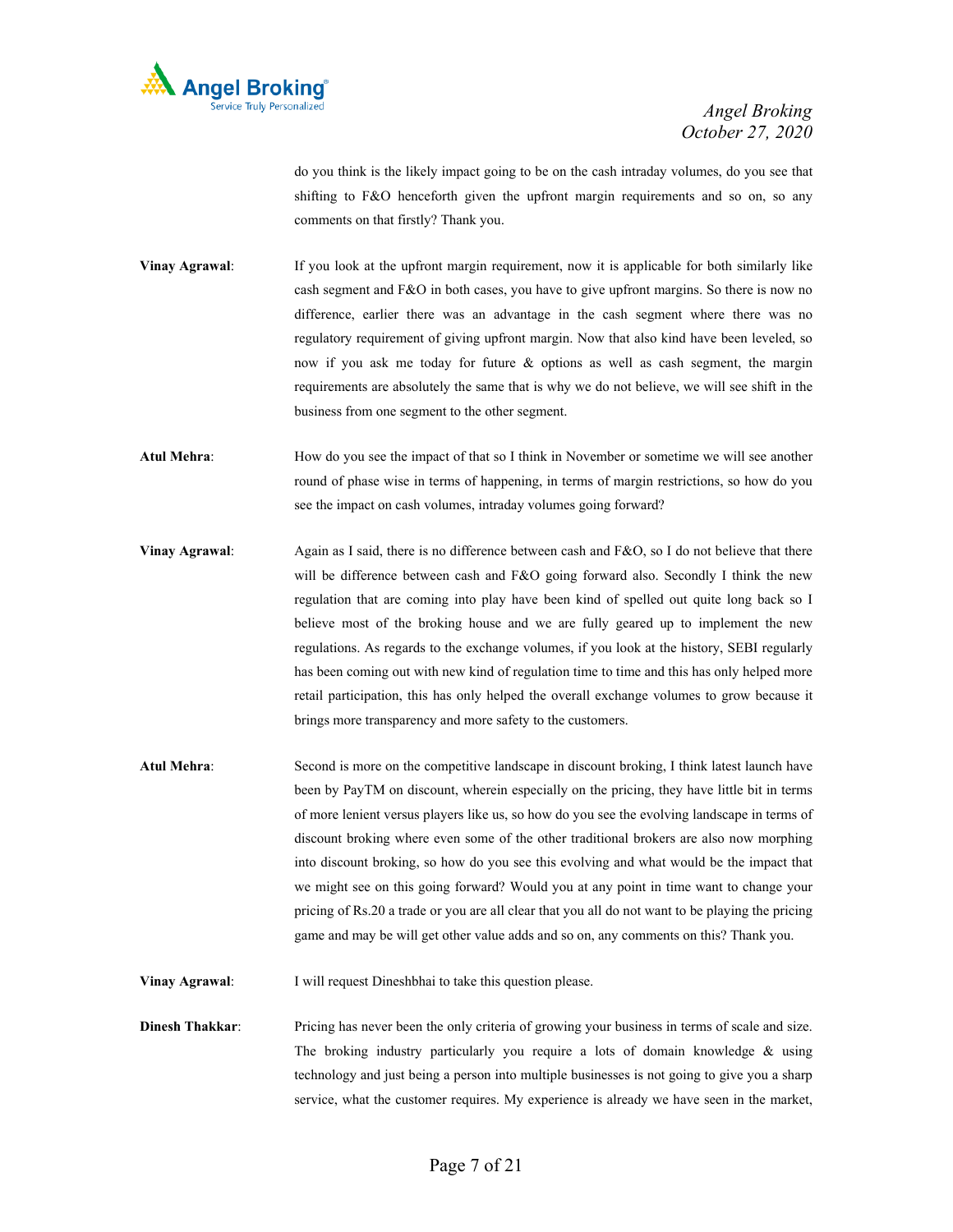

there are a few players who came with Rs.10 a order or even somewhere near there, they were unable to achieve a scale and size. I believe that the kind of trust that people have on us and the service that we provide to users that helps us to achieve a scale and size which has helped us to achieve operating levers that already we have build in. So now I do not think pricing is a concern for us, but in fact what is important is that one has to look at, this market is going totally digital and we are seeing the big growth on digital side. So given the size and scale that we have, I think we have been major beneficiary if we get in digital player would be able to expand the market, I see this as a complementing to our expanding market share.

- **Atul Mehra**: One final question in terms of given the traction on new customer acquisition has been very good for us, is there any particular aspirational market share number that we are looking at three years down the line or something of that sort?
- **Dinesh Thakkar**: Our aspirations are to become number one player in digital stock broking and when it comes to digital players I think top four or five would be having more than double digit number and we are already at number four and in terms of incremental client for this H1 we are at number three, so the aspiration is target to be number one in broking industry.
- **Atul Mehra**: Thank you and wish you all the best.
- **Moderator**: Thank you. The next question is from the line of Jamil Ansari from Bajaj Allianz Life Insurance. Please go ahead.
- **Jamil Ansari**: Thanks and good morning everyone. Of the total brokerage income, how much of that is coming directly and how much is towards the authorized person?
- **Vineet Agrawal**: On a net brokerage basis, 70% of our income comes from direct clients and 30% comes through our authorized persons.
- **Jamil Ansari**: The income from the authorized person is booked in revenue line and payout is there in the expenses, right? that is the way it is being accounted or only the net is booked?
- **Vineet Agrawal**: The income is booked in the income line and the expenses are part of the expenses. The payout is part of the expenses.
- **Jamil Ansari:** So that negative growth is expenses is what you would have paid out to the sub-brokers?
- **Vineet Agrawal**: Yes.
- **Jamil Ansari:** In terms of our customer acquisition cost, how is that running on the time?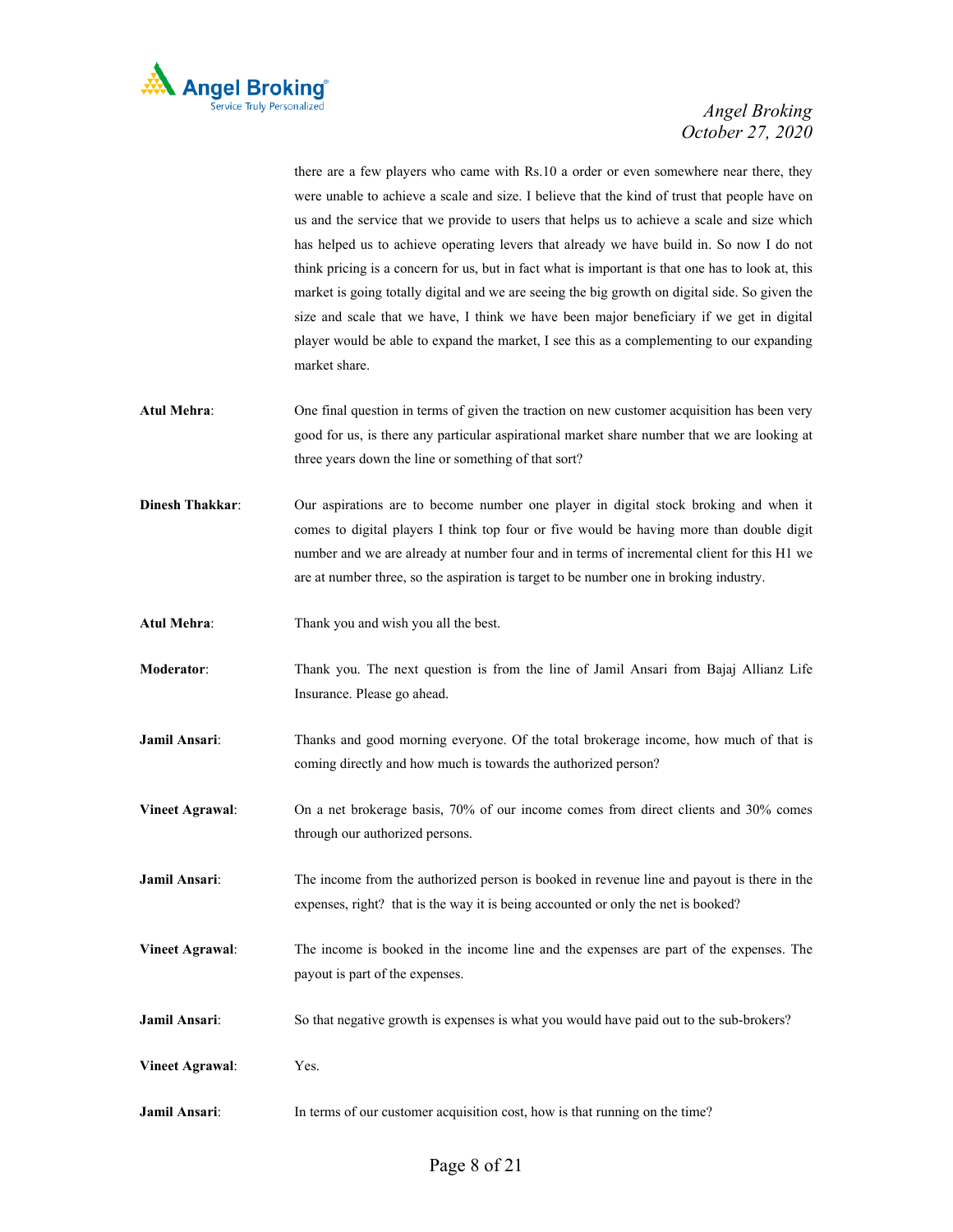

- **Vinay Agrawal:** If you see we have been able to really create a very strong digital platform for ourselves and that is why we are able to really control our customer acquisition cost, so we have been able to really fairly maintain it at a good level which makes us very, very profitable and we are able to really expand our customer as you have seen from our number at a decent price.
- **Jamil Ansari:** Even when our customer acquisition has gone up some 2x, 3x on a Y-o-Y period, employee cost broadly is flat, so is that possible that you are acquiring customer without incurring any employee cost?
- **Vinay Agrawal:** As I was repeating we have become a fully digital organization, so in fact we have practically closed all our B2C branch offices. So, completely our whole digital acquisition, all of our acquisition is happening digitally, 100% digitally for our direct clients. That is why you will see not a big change in the employee cost as we are growing our customer acquisition numbers. We have become a fully digital Sir, so as we have become fully digital, all our clients we acquire them through digital methods.
- **Jamil Ansari:** Given that most of our revenues are linked to numbers of orders to actual turnover in rupees Crores, should it be also start reporting in terms of yields per order basis I think that would be more reflective of the performance?
- **Vinay Agrawal**: I take your suggestion Sir. Currently, it is a very, very straight, we charge zero rupees for delivery based order and we charge Rs.20 for all other orders, it is really as simple as that.
- **Jamil Ansari:** So there is no change in the yields right, there is no movement in the yields on per order basis?
- **Vinay Agrawal:** Yes. There is nothing to really look at it because it is so simple and straight.
- **Jamil Ansari:** Finally on the dividend side, you announced a dividend of Rs.4.15 this time, but overall what is the policy like, what kind of payout are you looking at?
- **Dinesh Thakkar:** Being into digital business and being into business which is asset light, I think with our strong operating levers and sustainable growth, we will be able to maintain this dividend payout, because we do not require huge cash flow to maintain our business expansion. So growth would be there but in terms of requirement of capital, I think we are fairly capitalized now to take care of this and maintain this dividend payout.
- **Jamil Ansari:** Should one expect a 60% or 70% payout in the dividend?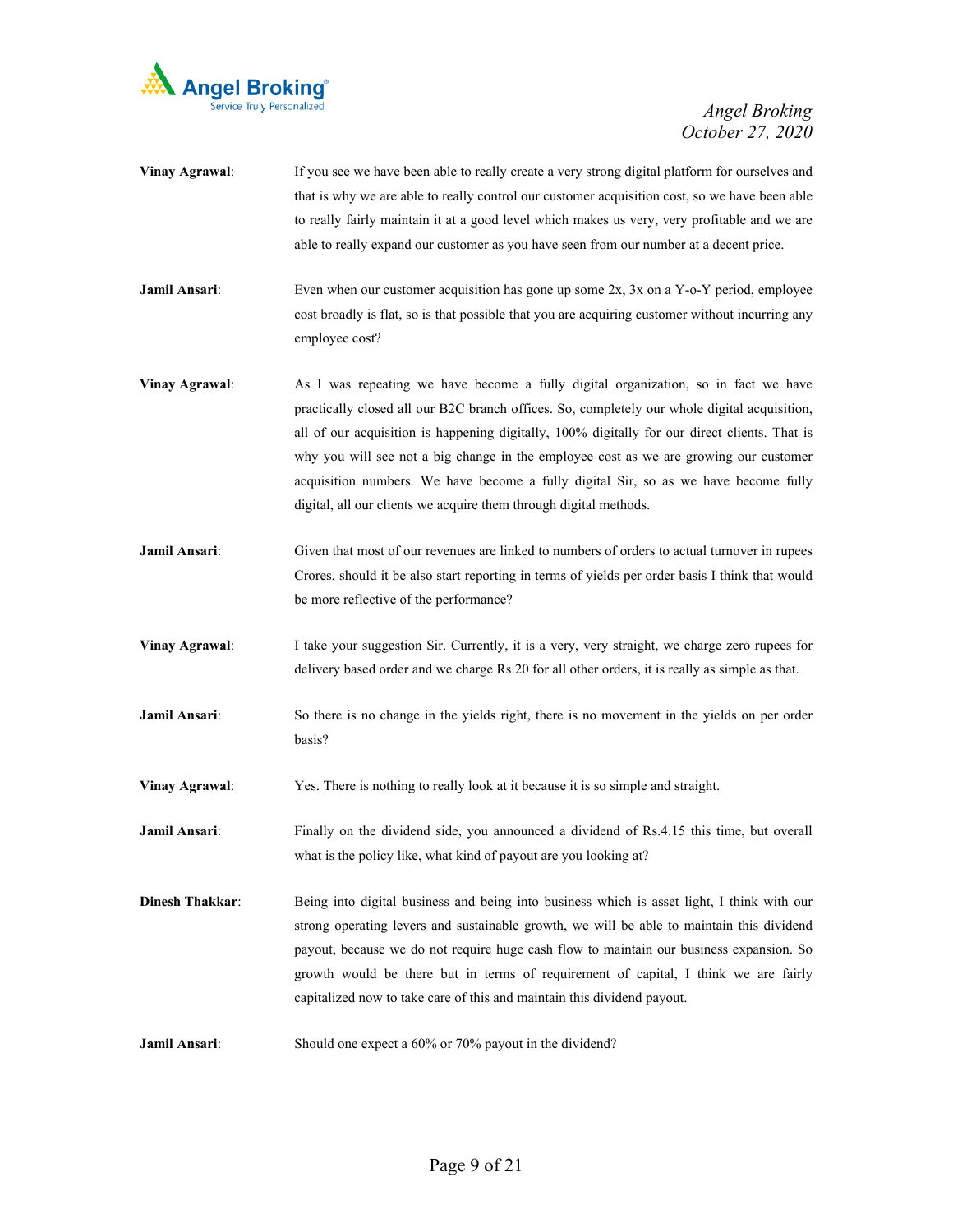

- **Dinesh Thakkar:** That we will see as per our business growth, it is after a few quarters that we will take a final call on what is the cash requirement for business to grow. but what I am saying is that to maintain this payout what we have announced, it is possible.
- **Jamil Ansari**: Thank you so much and all the best.

**Moderator**: Thank you. The next question is from the line of Nidhesh Jain from Investec Capital. Please go ahead.

- **Nidhesh Jain:** Thank you for the opportunity. Congratulations for the quarter. First on the operating expenses, how should we think about operating expenses going forward because you mentioned that you may not be incurring operating expenses to acquire these set of clients, so do you expect the operating expenses will remain broadly flat?
- **Vinay Agrawal:** Thank you for the question. Since we have a fully digital organization, you know, you will not see a significant increase in our costs compared to the growth in the customer base or revenue because now all our customers trade with us digitally. So, you will see a much smaller increment in our costs compared to the growth in the revenue and the customer base. The only costs which will grow in proportion to the customer acquisition would be the customer acquisition cost.
- **Nidhesh Jain**: Sir, can you share the operating expenses in related to the advertisement as well as information technology for the quarter?
- **Vinay Agrawal**: As we have become a complete digital organization, we have moved away from the traditional advertising methods. So, you will not see our advertisement in the traditional methods which is like more around TVs and outdoors, so bulk of our now advertisements would be on the digital side and that is counted primarily as a part of the cost of acquisition. So, you will not necessarily see now decent amount of increment in terms of our advertisement cost. That cost is more or less stable now. With regards to your IT and technology cost, fairly large amount of team working on the digital side, so I can tell you the number of senior, we have more than 250+ senior employees who are working on the technology and the digital and product side to give and create products which gives better customer experience.
- **Nidhesh Jain**: Can you share details from the ARQ platform and mutual fund how is the traction there, what is the percentage or what number of customers are subscribing to these products and what is the AUM outstanding as of this month?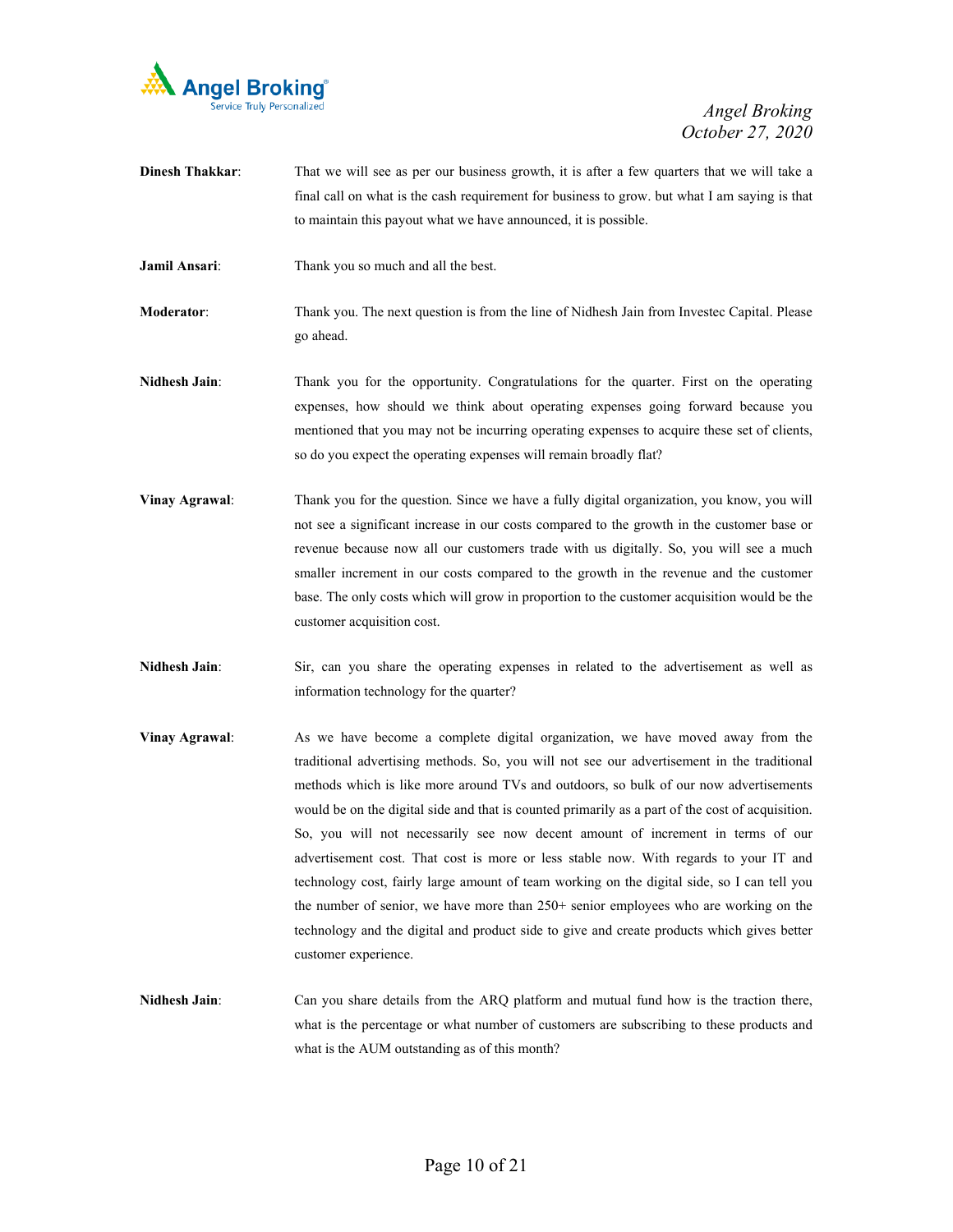

| Vinay Agrawal:        | I do not have the readily data of the number of customers, but what I can tell you is lot of<br>customers use this as the stepping stone to enter into the stock market. So, what we find is<br>lot of customers when they open an account with us and where they need guidance they use<br>this as a channel to understand the markets, to decide which stocks to invest in and then<br>they enter the market and then as they learn it, they then use various channels or their own<br>research to decide where to invest and how to invest. Regarding your second question about<br>the mutual fund AUM, I do not have the latest number, but I believe it was hovering at<br>around Rs 900 Crores a few days back. |
|-----------------------|------------------------------------------------------------------------------------------------------------------------------------------------------------------------------------------------------------------------------------------------------------------------------------------------------------------------------------------------------------------------------------------------------------------------------------------------------------------------------------------------------------------------------------------------------------------------------------------------------------------------------------------------------------------------------------------------------------------------|
| <b>Moderator:</b>     | Thank you. We will take the next question from the line of Kajal Gandhi from ICICI Direct.<br>Please go ahead.                                                                                                                                                                                                                                                                                                                                                                                                                                                                                                                                                                                                         |
| Kajal Gandhi:         | Congratulations on good set of numbers. On the customer addition side, the number is quite<br>substantial in Q2 versus Q1. So, what is the colour on the types of customers and in terms<br>of breakup like how much must have authorized channel contributed like?                                                                                                                                                                                                                                                                                                                                                                                                                                                    |
| <b>Vinay Agrawal:</b> | Thanks for your question. If you look at the demographic breakup bulk of our customers as<br>I shared, are coming from Tier III cities. So, close to 55% of our customers are coming from<br>Tier III Cities. They are young in age so, most of them the average age is around 30 years<br>now. As regards to the breakup out of the approximately 540,000 customers that we have<br>acquired in the Q2, 440,000 customers were acquired directly through our direct customer<br>acquisition channel and approximately 100,000 customers were acquired through our<br>authorized person.                                                                                                                               |
| Kajal Gandhi:         | Sir, in that acquisition model also do you provide any commission, authorized channel?                                                                                                                                                                                                                                                                                                                                                                                                                                                                                                                                                                                                                                 |
| <b>Vinay Agrawal:</b> | See, in authorized channel as I shared, we share the revenue with our business partners.                                                                                                                                                                                                                                                                                                                                                                                                                                                                                                                                                                                                                               |
| Kajal Gandhi:         | Second thing on the rise in the F&O volume quarter-on-quarter is very sharp, so what can<br>be the reason or have we added any ALGO players in that?                                                                                                                                                                                                                                                                                                                                                                                                                                                                                                                                                                   |
| <b>Vinay Agrawal:</b> | Not really. So we are very, very focused retail broking house. We do not do anything other<br>T N T 1 1 T                                                                                                                                                                                                                                                                                                                                                                                                                                                                                                                                                                                                              |

than retail. So, we have zero prop book, zero institution or HNI book. Everything is purely, purely retail. What you can see our market share in the cash segment is already at around 18%. So, I believe that F&O has to catch up. So, at some point in time because we are acquiring, and this market share is only of retail. Since, we are acquiring large number of retail customers, eventually you will find that our market share across cash segment, F&O and commodities is kind of will merge towards a very, very similar number. Since it was low in the past, you are seeing a huge growth there.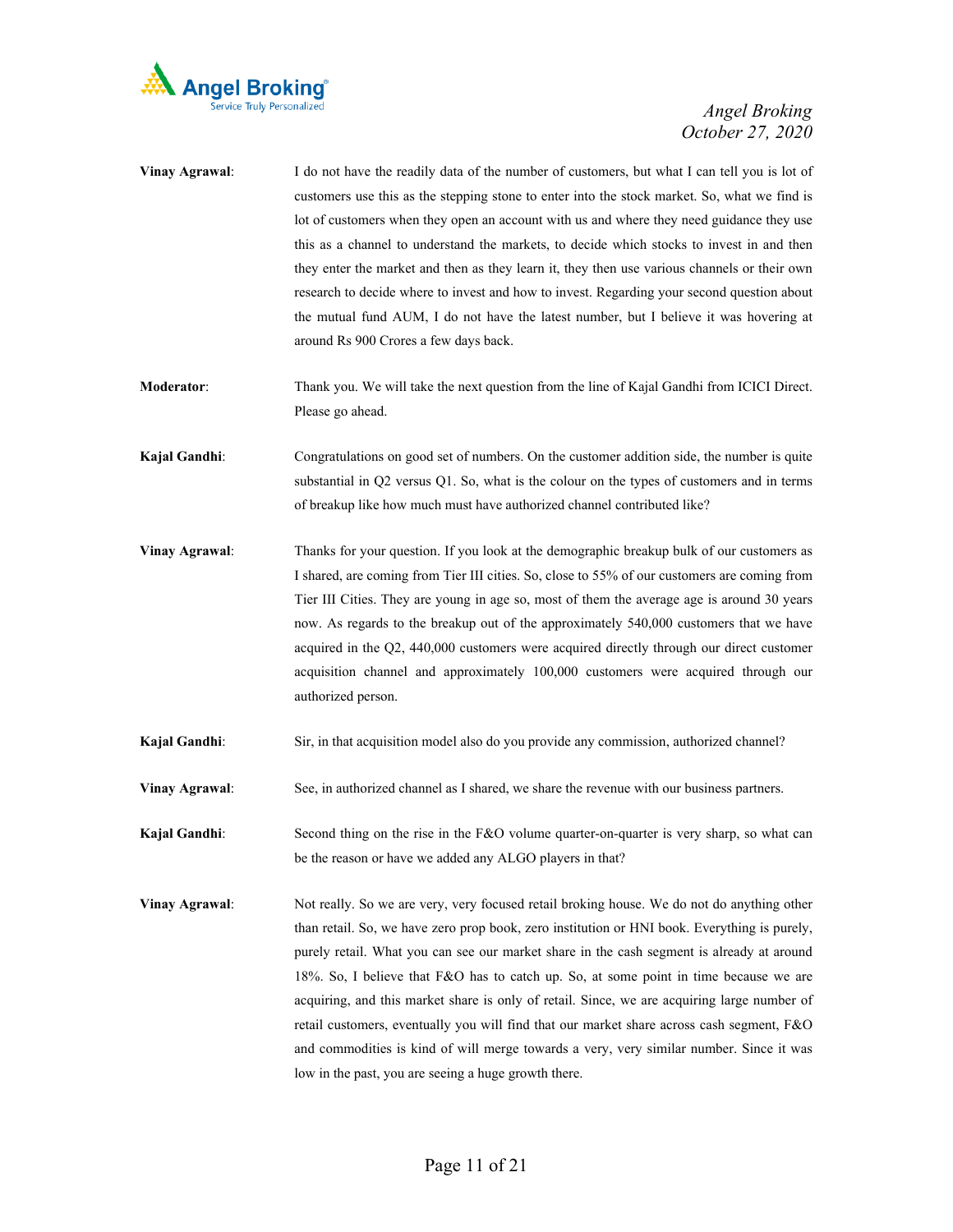

| Kajal Gandhi:          | One bookkeeping question, quarter-on-quarter your other expenses has gone up, Rs 36<br>crores to Rs 60 crores?                                                                                    |
|------------------------|---------------------------------------------------------------------------------------------------------------------------------------------------------------------------------------------------|
| <b>Vineet Agrawal:</b> | As you know we have increased our client addition from 340,000 odd to 540,000 in Q2 and<br>bulk of this cost is attributable to this increase in the client base in the client additions.         |
| <b>Moderator:</b>      | Thank you. We will take the next question from the line of Madhukar Ladha from HDFC<br>Securities. Please go ahead.                                                                               |
| <b>Madhukar Ladha:</b> | Congratulations on great set of numbers. Couple of questions; I just want to know what<br>actually is the expense that you incurred to acquire clients? What is the cost per add in<br>customers? |
| Vinay Agrawal:         | Thank you for asking this question, but since this question is very relevant towards the<br>competition, it is a competitive data, that is why we do not really disclose this data.               |

- **Madhukar Ladha**: Next question would be on that are being changes in the upfront margin requirements by SEBI both on cash side and F&O side I think it will become applicable from December 1, of this year. So on the cash side, are we seeing lower volumes and meeting 20% upfront margins, are we seeing impact in intraday volumes, also are we what has happened to our BTST volume, if you could give us some colour on there and also if you can tell us what percentage of the F&O turnover is intraday? So maybe you can give a separate answer for future and separate answer for options?
- **Vinay Agrawal**: Just to give you a flavor of the cash segment, since the upfront margins were implemented from September 1, 2020 so you are right there was a small dip in the cash segment volume in that particular month. But if you look at the quarter-on-quarter number, the cash segment, and I am talking about the retail industry volumes, so if you look at the retail industry volumes, in cash segment in Q1, it was around 33000 Crores which in Q2 is around 37900 Crores. So, you are absolutely right from September 1, we saw a small dip which was around, if I am not wrong, it was around 15% to 20% dip in the volumes, but I believe this is the kind of regular ups and downs that happens in the industry. So our industry is not like growth and you see a very, very consistent growth. So, you see some months lower than the previous months, but I think the industry has already adjusted and adopted this new method. We are not seeing any customer queries or complaints around this upfront margin. So we believe the whole retail industry is already kind of accepted this new norm and the customers have used to trading while giving the upfront margins. As regards to your second question about this laws, the regulations which are getting implemented from the December 1, as I have answered previously I believe that most of the industry is geared up for that implementation. At Angel Broking, we are fully geared up to implement those regulations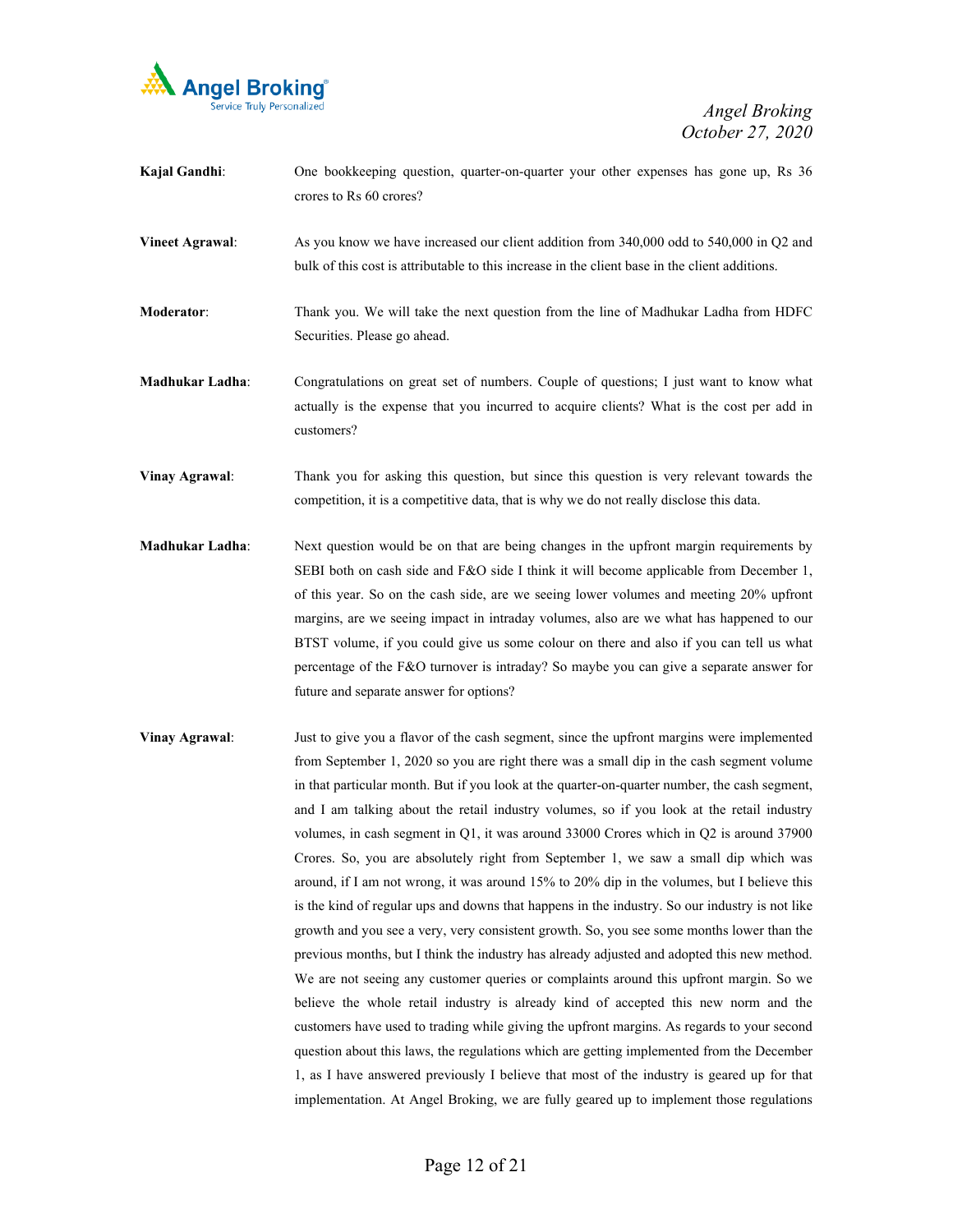

and as I shared earlier we believe that SEBI has regularly been coming out with new regulations, transformational changes which helps to improve the transparency and safety of the retail customers and we are only seeing over period of time that this has only helped for larger retail participation with higher volumes. So, we believe that is the state that we are going to see in future also.

**Madhukar Ladha**: What is the contribution of intraday trading right now or in your futures and options, total volumes, if you can just share that?

**Vinay Agrawal**: I do not have a ready number for the future and options, but fairly decent amount of volumes happen as an intraday volumes.

**Madhukar Ladha**: Thank you.

**Moderator**: Thank you. We will take the next question from the line of Pranav Gupta from Aditya Birla Sunlife Insurance. Please go ahead.

- **Pranav Gupta:** Just wanted to understand that what is the sustainable long-term kind of acquisition rate that we are looking at or what sort of levels do we feel that this high rate will flatten out on a more medium to long-term perspective. First question is that.
- **Vinay Agrawal:** Thank you for asking this question. In the industry, we were adding approximately around 400,000 new Demat accounts, let us say three quarters back, now the industry is adding close to 11,00,000 new Demat accounts every month. So that is the change, and you will see the primary reason for this change is we are seeing a higher participation from a Tier III city. So when you look at the Tier III city, bulk of the customers are coming from Tier III cities and the Tier III city has the lowest penetration in India. So, if you compare a Tier I city equity penetration with a Tier III city equity penetration, you will find that Tier III is highly, highly underpenetrated. So, we believe that with digital broking houses like us who are able to reach out to this Tier III cities gives them a good platform and good advisory mechanism for them to invest in trade through us. We believe that we are going to continuously see higher participation coming from Tier III cities and that is why we believe this trend is quite sustainable.
- **Pranav Gupta:** Just as a followup on that, this is acquisition for the industry as a whole is not it a more of a function of partially driven by the current COVID scenario that we are facing. Should we or is it considered stable at a national level as well or should this sort of see some correction as you would be opening up or do you think that this acquisition from the Tier III cities will continue like this?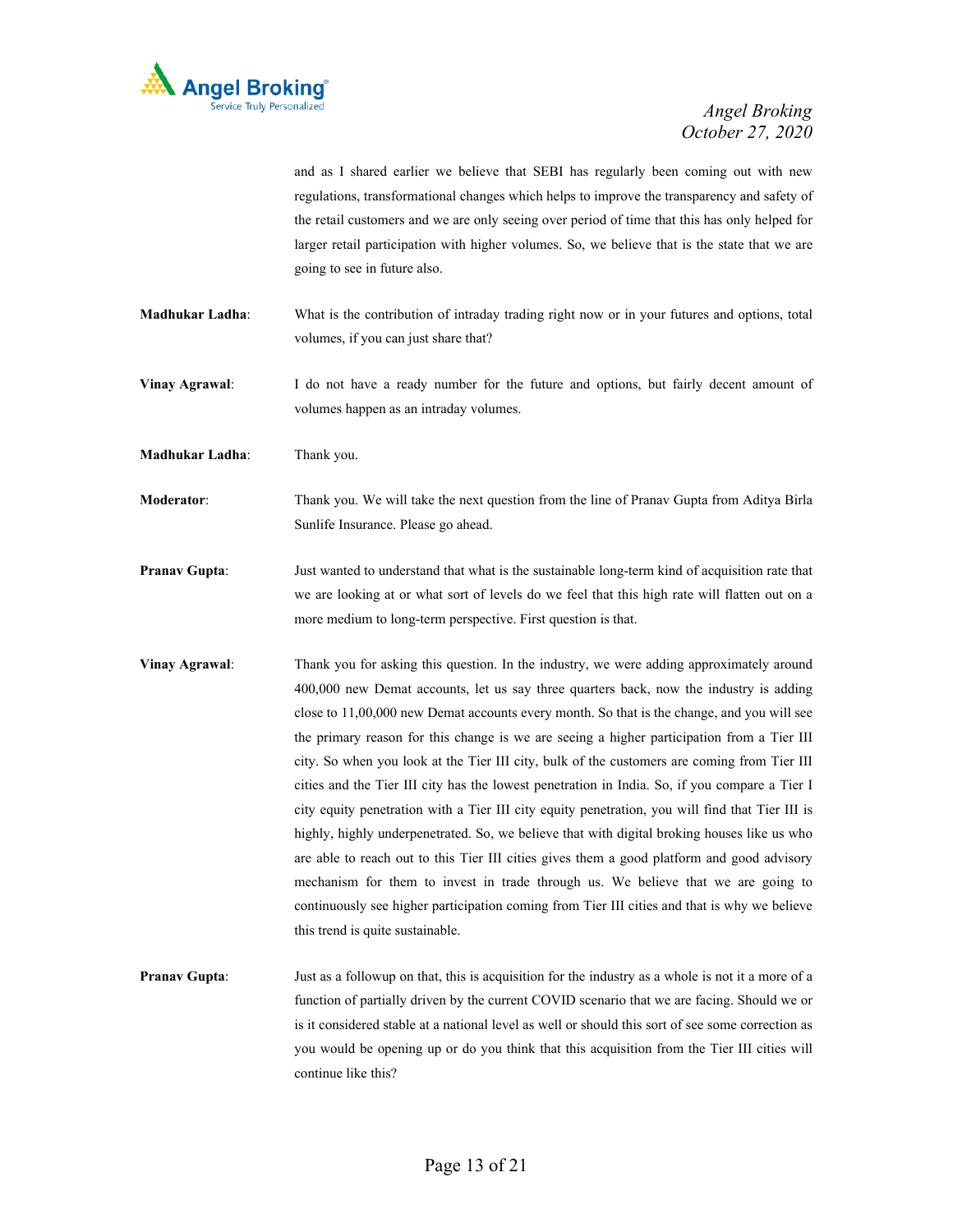

- **Vinay Agrawal:** It is a fair question. Let me give you some statistics. You look at Q1 versus Q2, you will find in Q2 the acquisition has grown versus Q1 whereas if you see the COVID thing the lockdown had kind of opened in Q2. So, most of the places, there was no lockdown. Especially if you look at Tier III cities the impact of lockdown was fairly, fairly low there. So, there could be some advantage of COVID, but if you see the larger advantage or the larger growth from retail is coming from multiple reasons. First these Tier III cities had no way to come into the stock market because of their sheer small size of the city, brokers were not able to open branch offices there. Now we and some other broking house giving complete digital services they are able to participate. Second, thing if you look at it they are youngsters. They are more connected to the real world, so they are aware about how the stock market behaves, what is the industry earning, how the companies are showing their results, so because of high speed mobile internet and with smart phone connectivity, they are fully connected and they are aware of what is happening around the world and that is why their confidence level to invest into the stock market is fairly, fairly high. The third important factor is if you look at the avenues of investments or wealth generation, so you will find at some point of time, you used to get a fair high interest rate from bank so that is why lot of customers will prefer to put their money into savings accounts or fixed deposits. That now has been going down. So I mean no longer remain attractive. So, if you look at equity as an asset class has become fairly very, very attractive and that is why we believe this trend should continue. **Moderator**: Thank you. We will take the next question from the line of Pratik Poddar from Nippon India Mutual Fund. Please go ahead.
- **Prateek Poddar:** Sir, just one small question, just on this other expenses is it possible for you to split between fixed expenses and variable?
- **Vinay Agrawal:** The way I can answer is if you look at the acquisition cost, if you just focus on the acquisition cost that is fairly variable cost because that depends upon how many customers I aspire to acquire. So, tentatively, I can tell you may be around 20% to 25% of our cost is fairly variable in that respect because it depends upon how many customers I want to acquire for the quarter.
- **Prateek Poddar:** In the other expenses right?
- **Vinay Agrawal**: Yes, in the other expenses.
- **Prateek Poddar:** Secondly, I just wanted to check if you have tied up with the third party apps and have you rolled them out? I just wanted to check with you because I think you were supposed to roll it out or is it still under pilot stage?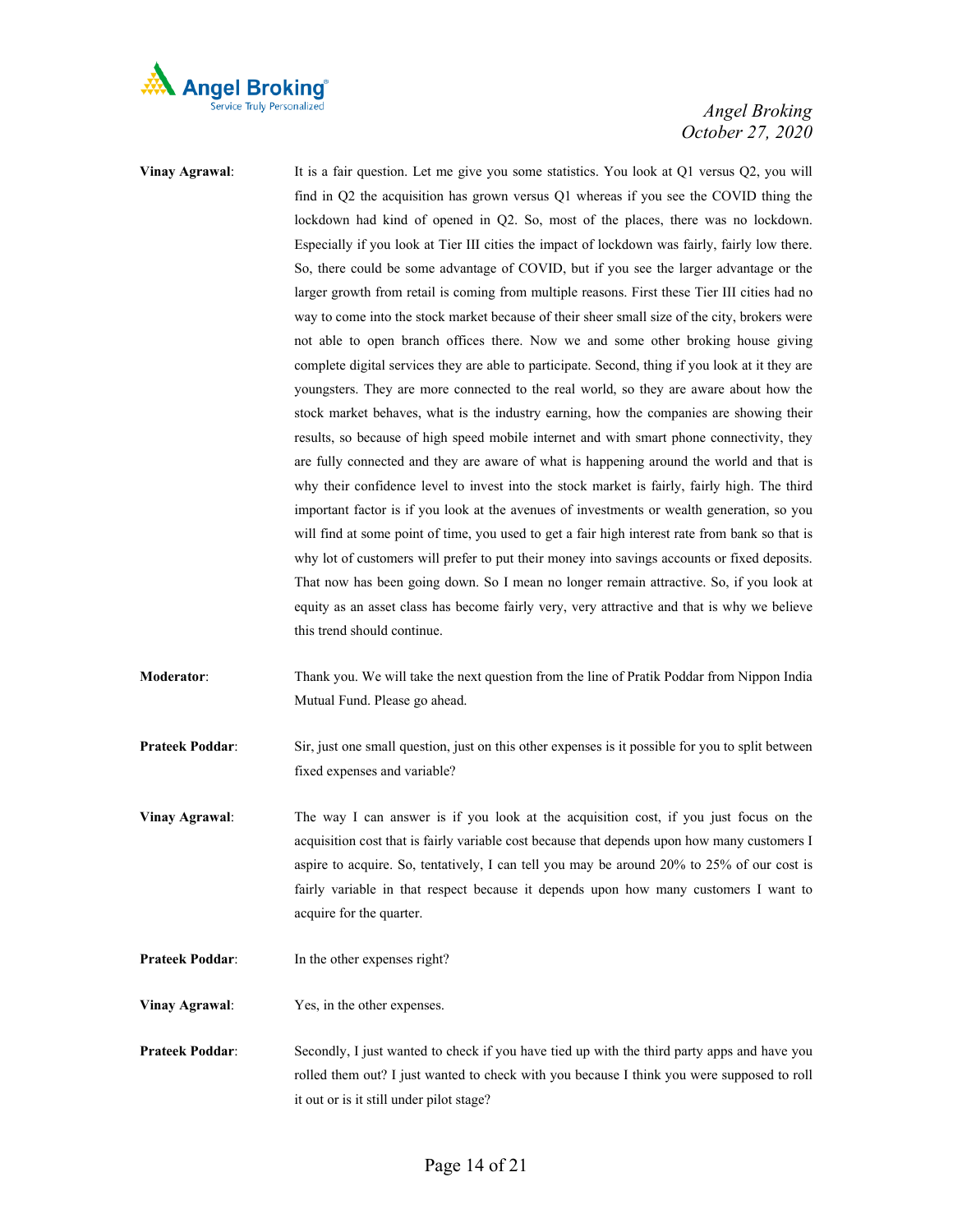

- **Vinay Agrawal:** Very soon you will be able to see the roll out plan, so it is almost in the final stages of being rolled out. **Prateek Poddar:** Any timeline Sir, which you can think of like may be by the quarter end mostly? **Vinay Agrawal**: Hopefully before that. **Prateek Poddar**: I did not understand you talked about Angel Bee app being commercially launched I did not understand it has already launched right, the Bee app? **Vinay Agrawal**: What we wanted to say was Bee is already live. We already have decent amount of customers using this app, but for cross sales, we have a huge base of customers now more than 2 million customer base, so there is a huge opportunity for us to do cross sales which we believe is doable through our Angel Bee app it is a complete digital platform which we believe we have not fully exploited and over next few quarters, we want to exploit this Angel Bee app that is what we call it commercially launch to exploit our existing customer base in selling mutual fund and insurance and other products to our existing customer base. **Prateek Poddar:** Sir if it is possible may be in the next couple of quarters if you could share some details on this Angle Bee app in terms of active users, how many cross sells have happened. What is the cross, I know it is a journey, but some data point would be really helpful and Sir lastly just wanted to check on the MTF book. How should I think about the MTF book now with the fund raise happening? And the IPO proceeds you have got, right? **Vineet Agrawal**: Thank you for this question. We raised Rs.300 Crores as a primary from the IPO and primarily this was for the working capital requirement. So as the funding book grows, we have enough headroom now to expand the funding book and utilize our own proceeds as well as leverage bank borrowing for the funding book. **Prateek Poddar:** Any thoughts about this Rs.830 Crores of funding book, how should I think about it in the next couple of quarters or years may be, do you plan to scale this up or limit it because the markets are volatile? **Vinay Agrawal:** I will try to answer this question. This is a more market phenomenon rather than a broker
	- controlling it. So as you see small and midcap start performing and we deal with retail customers. We do not do HNI funding, we do not do promoters funding and also for us the margin funding book will grow based on how small and midcap start performing because these are the places where retail investors tend to invest and take margin positions.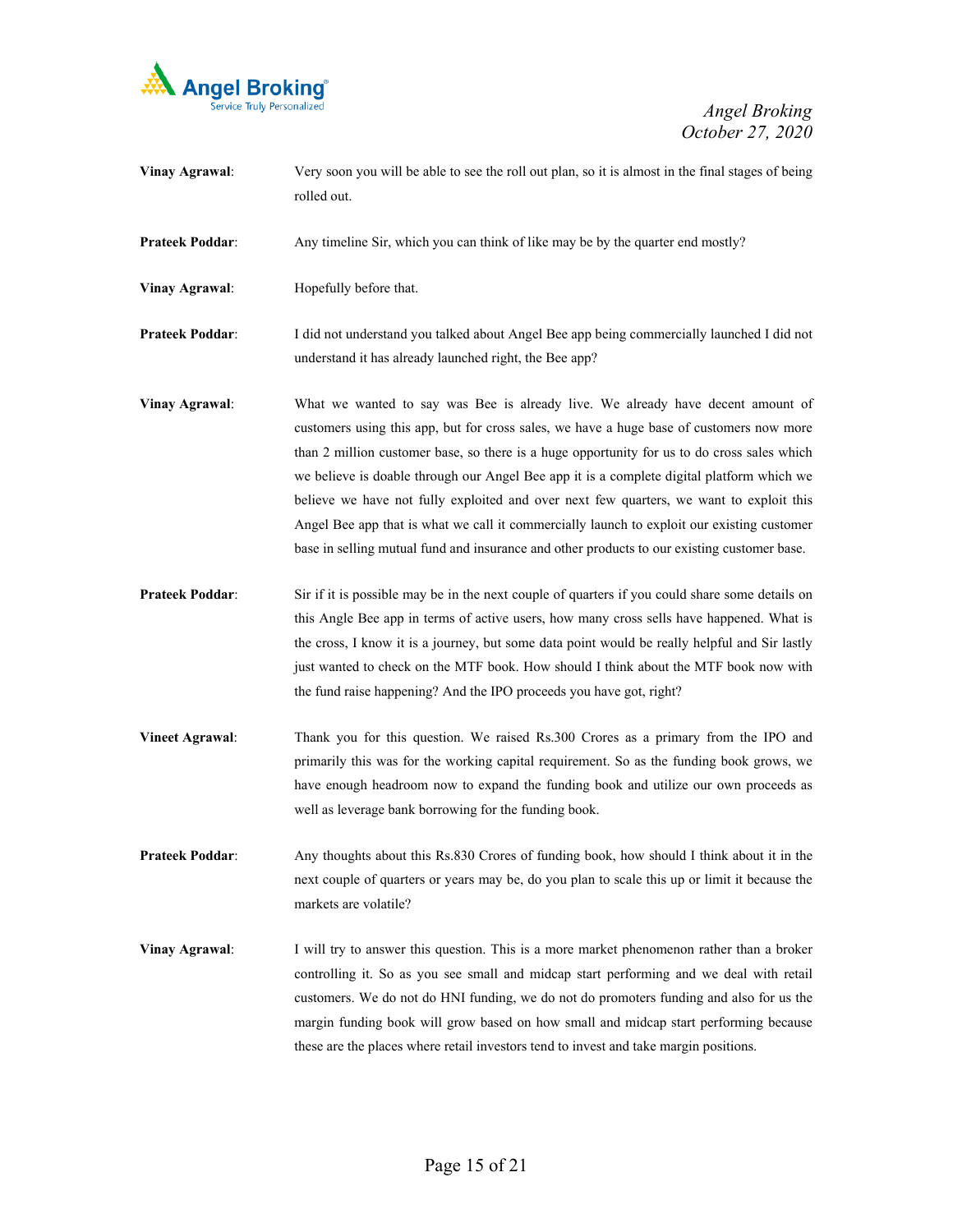

| Moderator:             | Thank you. We will take the next question from the line of Manoj Bahety from Carnelian<br>Asset Management. Please go ahead.                                                                                                                                                                                                                                                                                                                                                                                                                                                        |
|------------------------|-------------------------------------------------------------------------------------------------------------------------------------------------------------------------------------------------------------------------------------------------------------------------------------------------------------------------------------------------------------------------------------------------------------------------------------------------------------------------------------------------------------------------------------------------------------------------------------|
| <b>Manoj Bahety:</b>   | My question was on trade payables number on balance sheet Rs 1,542 Crores, is it mainly<br>the float money of clients available with us?                                                                                                                                                                                                                                                                                                                                                                                                                                            |
| <b>Vineet Agrawal:</b> | This is the clients funds that they place with us in anticipation of trades so as we grow the<br>client additions and the overall client base grows, this pool will grow.                                                                                                                                                                                                                                                                                                                                                                                                           |
| <b>Manoj Bahety:</b>   | Just wanted to understand we also have some borrowings on balance sheet of Rs.600 Crores<br>so are you planning to use this money only to take care of our requirement or this will<br>continue going forward?                                                                                                                                                                                                                                                                                                                                                                      |
| <b>Vineet Agrawal:</b> | The borrowing is linked to our margin trading funding book. So as per the regulations we<br>are required to use a maximum of 50% of our liquid networth towards the margin funding<br>book and the balance we need to borrow and in line with this regulation, we will continue to<br>follow the split between our own fund usage as well as the borrowings from the banks for<br>funding the margin trading funding book.                                                                                                                                                          |
| <b>Manoj Bahety:</b>   | Thanks for taking my question.                                                                                                                                                                                                                                                                                                                                                                                                                                                                                                                                                      |
| Moderator:             | Thank you. The next question is from the line of Sarvesh Gupta from Maximal Capital.<br>Please go ahead.                                                                                                                                                                                                                                                                                                                                                                                                                                                                            |
| <b>Sarvesh Gupta:</b>  | Congratulations on a good set of numbers. So the first question is, this number which you<br>have mentioned on the presentation one out of every seven Demat accounts being opened<br>by you in the Q2 of this financial year that is a very large number, so what is propelling the<br>customers to join you because 80% as you said are direct acquisitions so what is the<br>customer proposition vis-à-vis the other competition which is helping, these customers to<br>decide to join you because this is a very large number almost 14% of incremental clients?              |
| <b>Vinay Agrawal:</b>  | Thank you for asking this question. You are absolutely right. There is not really one core<br>USP, this has a series of USPs that we have built overtime, which is helping us to gain this<br>kind of market share. Firstly as I said we have become a complete digital organization and<br>also we have really digitized our services so effectively that the customer experiences have<br>improved significantly. I will give you an example if you like to have any, if you try and<br>open an account with Angel Broking versus let us say any other competition, you will find |

that our KYC journey is far more superior than the competition. In flat anything between 5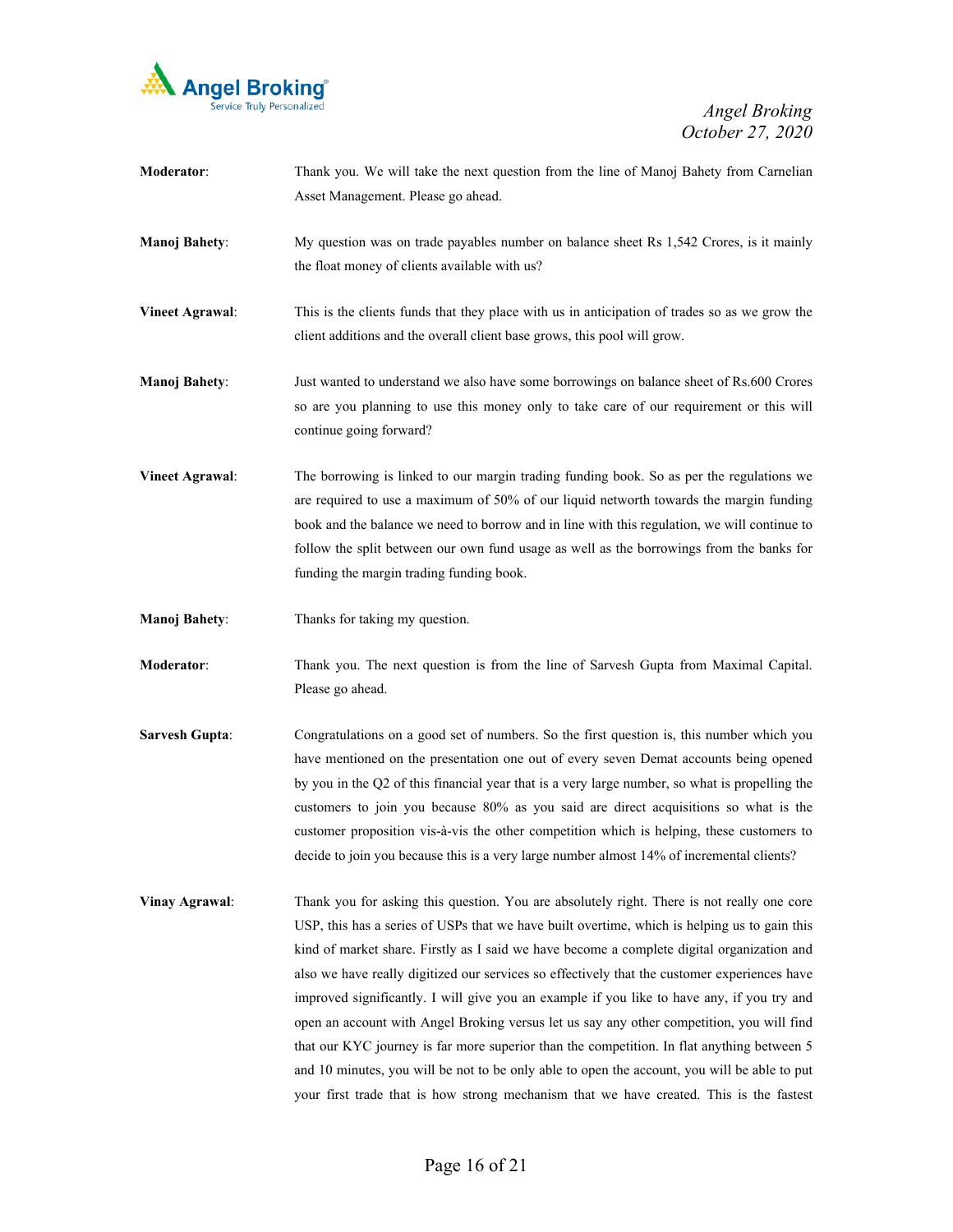

available in the industry. Then once the customer opens the account the second important thing handholding the customer, on-boarding customers, helping him choose a specific stock. There again you will see as a digital organization, we are able to be complete onboarding digitally on a real-time basis. We use all kind of channels, whether notification or business Whatsapp account or an e-mail then again, we use AI and ML to segment the customers and give him the right kind of content or the research so he can understand which stock to invest in. We are the only broking house at this flat brokerage house who is completely digital continue to provide free research and advisory. We are the only broking house, so again, a new customer where he comes in and as I said average age of customer is 30 years, bulk of them are new to the market, so they really appreciate that they are able to get into the app, they are able to get into the on-boarding journey. They are able to get free research and advisory. The fourth and very unique thing that we have created is this whole digital engagement program. It is very unique to us. Again, we have used lot of machine learning here to create a very unique digital engagement program through which we are able to continuously engage the customer on our app through various channels and are able to guide him so that he can make his first investment. So you see in terms of whole digital journey starting right from the KYC, till the on-boarding, till he put his first trade to then his further research and advisory. All of this journey is so unique, different and engaging the customer tend to like this and then they end up giving you more referrals to us and then whole organic pipeline gets created and that is why you can see the impact on our market share and the growth.

- **Sarvesh Gupta**: Was there in particular marketing program this quarter or something else which helped you gain the market share much more in this quarter was there something that you take this quarter which led to this compare to the previous quarters?
- **Vinay Agrawal:** Nothing specific to answer you but I think you are only looking it Q2 versus Q1. If you look at our Q1 versus Q4 you would have the same question, if you look at Q4 versus Q3, you will have the same question so you see our growth is fairly consistent, quarter-on-quarter we have been growing and increasing our market share.
- **Sarvesh Gupta:** Secondly I was looking at one of your listed discount brokers who is your competition and fairly similar model. I think your customer base is around 2.5x, but your revenues are almost 5x of this competitor. So what explains that a) I think you need to segregate your traditional business if at all, what is that number? If you can give me and b) apart from that if you can comment what leads to almost 2x revenue per customer part of it is obviously traditional business and what is the other part and trying to get to that?
- **Vinay Agrawal:** Thank you for asking this question. Actually, you are right our revenue per customer seems to be much better than counterparts and I am sure you did your math. My calculations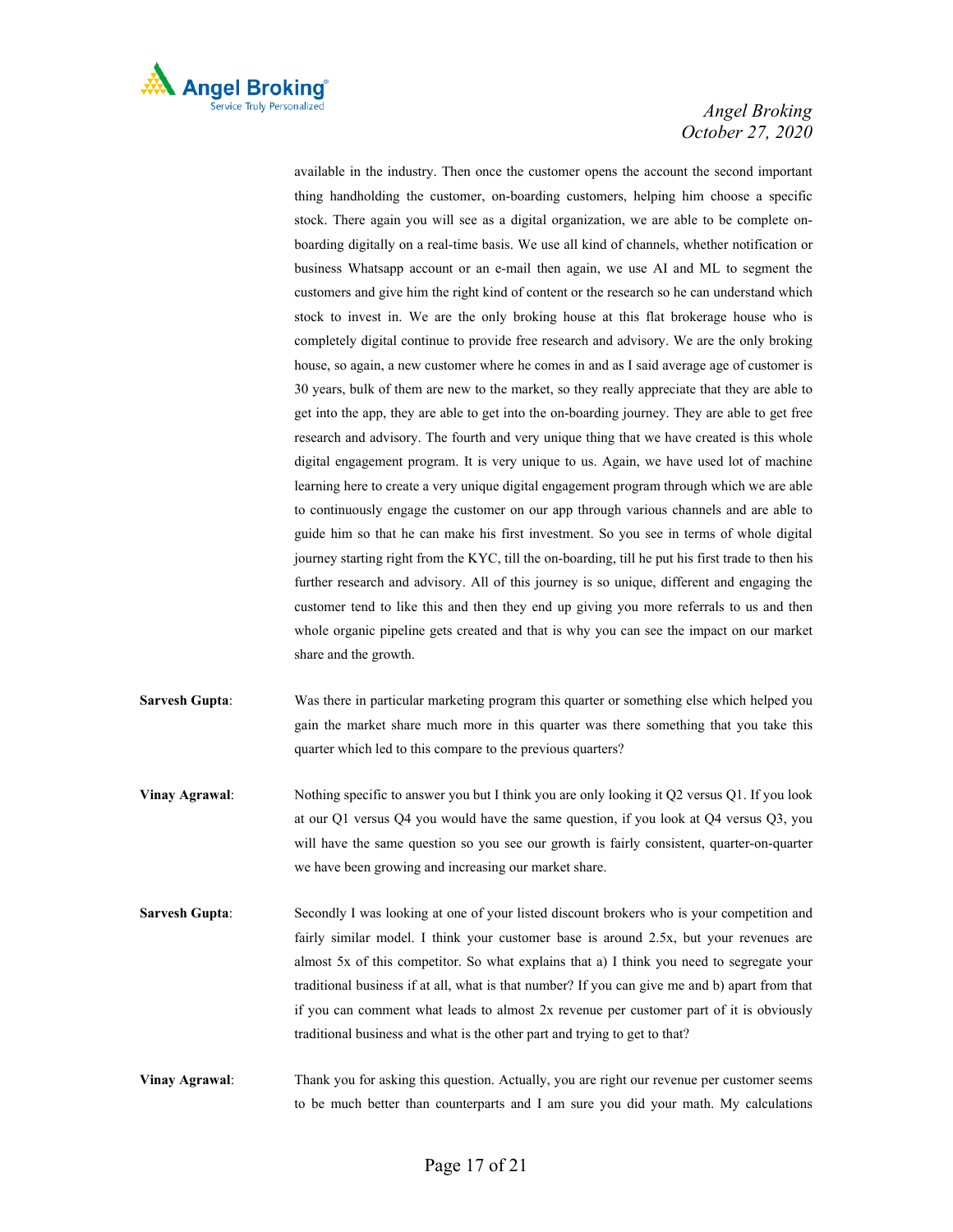

shows it is more than 2x so frankly if you ask me we are very, very established broking house, we have been kind of domain expertise for close to two and a half decades or close to 25 years. We are very focused organization who does not just want to show numbers, we are very focused in ensuring that we acquire good quality clients so you will see all our programs, all our processes are designed in a method that our quality of the clients should be always superior. So one very good method is you have the quarterly revenue broking revenue for the competition, you divide it by the NSE active clients, you will always find the Angel Broking number seems to be little better. This is not because of the traditional business alone, in our direct business, bulk of direct business is flat broking plan. To do about two to three things. One is all quality of clients. We are very, very focused. We acquire customers from the channel where we really get good quality of clients. Second is I was just talking in the previous question, our whole digital engagement program is kind of unheard of, it is very unique, very, very differentiated. None of the competition you will find anywhere close to it, so because of our very, very strong digital engagement program, you will find that our customer tends to be more active with us compared to the let us say the competition.

- **Moderator**: Thank you. We will take the next question from the line of Piran Engineer from Motilal Oswal Financial Services. Please go ahead.
- **Piran Engineer:** Thank you and congrats for a good quarter. Sir I just have one of the question on what percentage of the customers do intraday trades taking margin funding?
- **Vinay Agrawal**: We do not do margin funding for intraday customers. We only to do margin funding for our delivery based customers. As per regulation, we are not allowed to do margin funding to intraday customers.
- **Piran Engineer:** There is a regulation coming from December 1, with proper reduce the margin funding on intraday, I just wanted to understand how that would impact?
- **Vinay Agrawal:** When we say margin funding Sir, when we say do not consider the intraday limits that are given. Margin funding is purely to delivery based clients. It is not given to intraday client, it is not counted. Whatever margin funding numbers that we have declared or that we have spoken about is only margin funding to our delivery clients.
- **Piran Engineer:** None of your intraday clients take any leverage from this?
- **Vinay Agrawal**: Taking leverage is different but margin funding is not given to them. Margin funding is something where we charge interest that is only given delivery clients.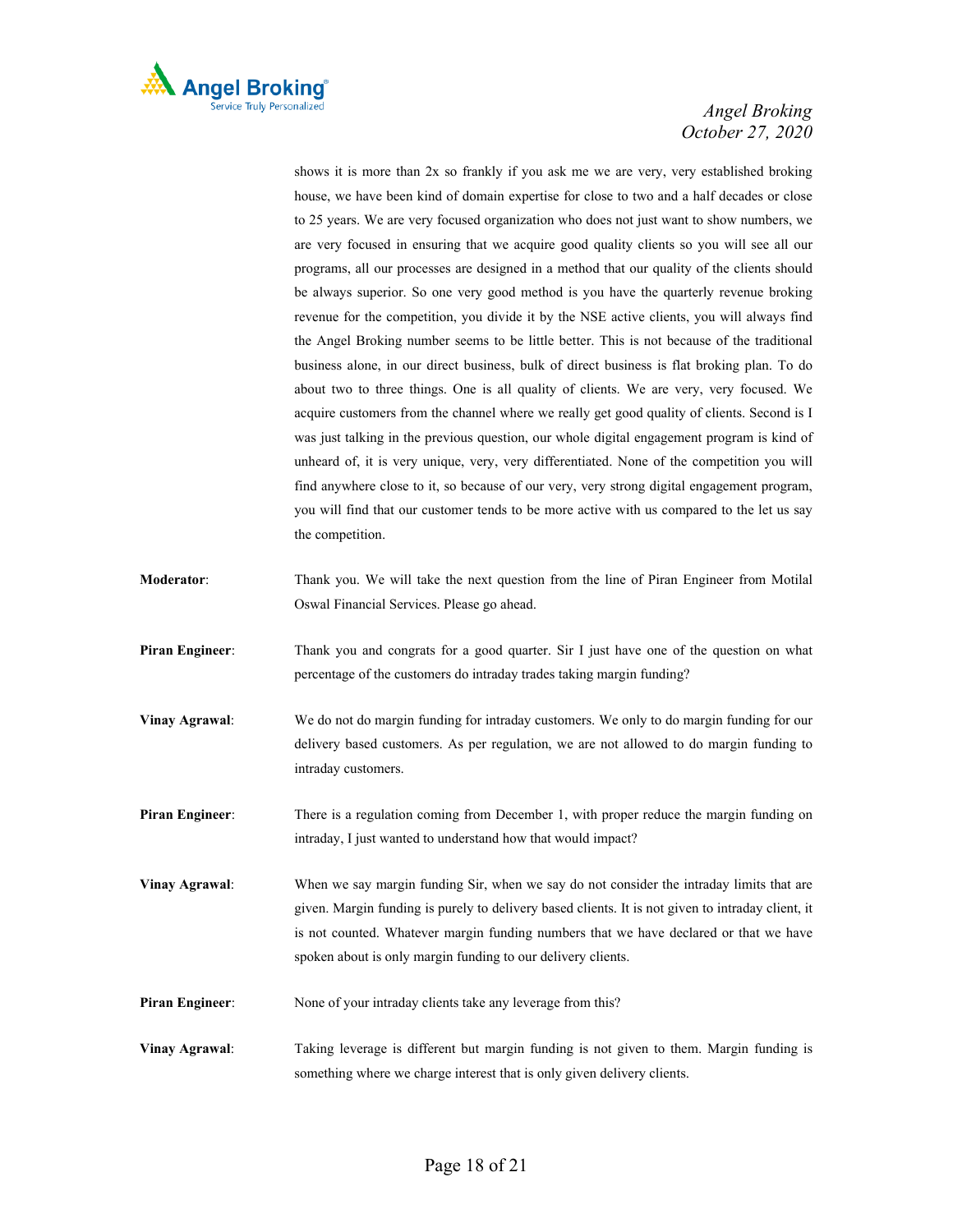

| <b>Piran Engineer:</b> | Sir another question typically in your experience over the last several years, how does the      |
|------------------------|--------------------------------------------------------------------------------------------------|
|                        | ARPU per customer trend overtime like does it grow over the first two, three years or does       |
|                        | it remain largely stagnant? Do you see new customers generate Rs 100, next year may be Rs        |
|                        | 120 and then it grows and then after a few years it will stagnate or is it largely constant from |
|                        | year one itself?                                                                                 |
| Vinay Agrawal:         | This is a little more competitive data. So we do not really disclose that but directionally      |

- what I can tell you, the activation reduced the ARPU increases as the customer progress from first year to second year to third year.
- **Moderator:** Thank you. We will take the next question from the line of Apurva Shah from Phillip Capital. Please go ahead.
- **Apurva Shah**: Sir my first question is it possible to bifurcate this broking business into equity, MF and insurance?
- **Vinay Agrawal:** Currently bulk of our revenue comes from equity and MF & insurance is contributing almost 1% or less type. Bulk of all the revenues that you see is coming from equity.
- **Apurva Shah:** Second question is as we understand discounted or digital broking is all about disruption and your current efforts are really reflecting in your current growth momentum. So question is how do you envisage the future disruption considering enormous potential in the industry where many more players are expected to get aggressive. so, how do envisage future disruption that is question and question number two how we are prepared to in terms of future disruption?
- **Dinesh Thakkar:** If you look at India I think we are highly underpenetrated. I do not think that people from tier III and all that have really participated yet and if you look at approaching this rural economy digital is only the way and if you look at this youth, getting their first job, first salary they are the one who are ready to understand this product and ready to participate. So I see India is highly underpenetrated market and entry of the digital players is just going to expand our market. I see a big opportunity in terms of our market growing first of all, industry overall good and digital player will help us to grow this market multifold and Angel being third largest player right now and having aspiration to be number one I think we would be a major beneficiary of this digitization and this youth millennial who are taking having access to the market and participating quite actively.
- **Apurva Shah:** Sir I just want to understand in terms of current disruption, what kind of margin sustainability do we envisage and what kind of incremental capex you need to do to compete with other discount brokers?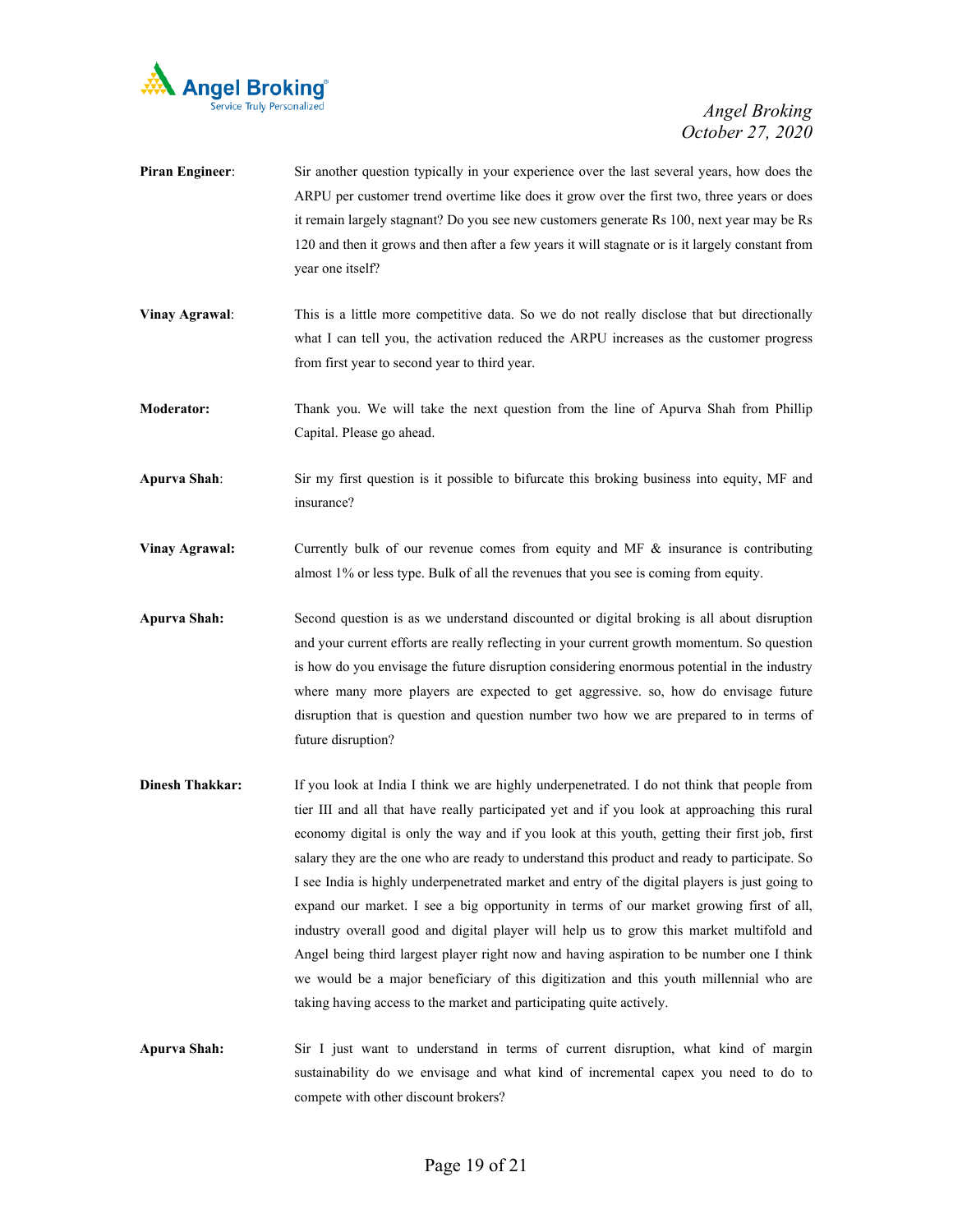

- **Dinesh Thakkar:** Being a digital player, I think cost that we have occurred already has helped us to achieve the scale and size. Now this has led to operating leverage which we are into an advantage position. Like always since last 25 years, we have always disruptor in terms of giving the right solution to a customer at the right price. So I think we have lot of operating levers and is going to go in our favor.
- **Apurva Shah:** Thank you Sir and all the best.

**Moderator:** Thank you. The next question is from the line of Ankit Babel from Subhkam Ventures. Please go ahead.

**Ankit Babel**: Good afternoon Sir. Congrats for a good set of numbers. Actually, I got disconnected multiple times sorry if I am repeating the question. Sir what I need to understand is the sustainability of current run rates of various line items, maybe the customer addition on a quarterly basis, your employee cost on a quarterly basis and other expenses on a quarterly basis. So do you feel that since you are consistently growing can you maintain these kind of runrate at least in the next few quarters barring any unforeseen circumstances?

- **Vinay Agrawal:** I addressed this question earlier, but I will quickly summarise it. Bulk of the customer acquisitions as I shared earlier is coming from Tier-3 city where there is equity penetration is very, very low. You cannot compare Tier-3 penetration with the Tier-1 penetration so tier-3 is to catch up that is point one that is why we believe will continue to see huge amount of interest from tier-3 customers. The second point is because we have become completely digitalized and there are couple of more people like us would become completely digitalized, we made the whole process of investing into the stock market effortless, very convenient and ease for the customers to open an account to look at our research advisory and then finally to invest because of which again it is kind of helping customers from Tier-3 cities to participate. The third important that I was talking about was since the investment avenues in the other categories, which is like fixed deposits and property is not so attractive that is why equity market have become far more attractive for retail investors to create their wealth so because of this we believe that this trend is sustainable and will grow.
- **Ankit Babel**: Just in continuation with the same questions so first of all, I need to understand what kind of operating leverage you have now in the whole call you did emphasize a lot of times that you are a fully digitized company so I understand from an employee's point of view so do you have any operating leverage from that cost line item plus on your other expenditure also, I mean apart from the client acquisition costs other cost are they fixed in nature? So what I am trying to understand is that if you continue to add these four to five lakh customers